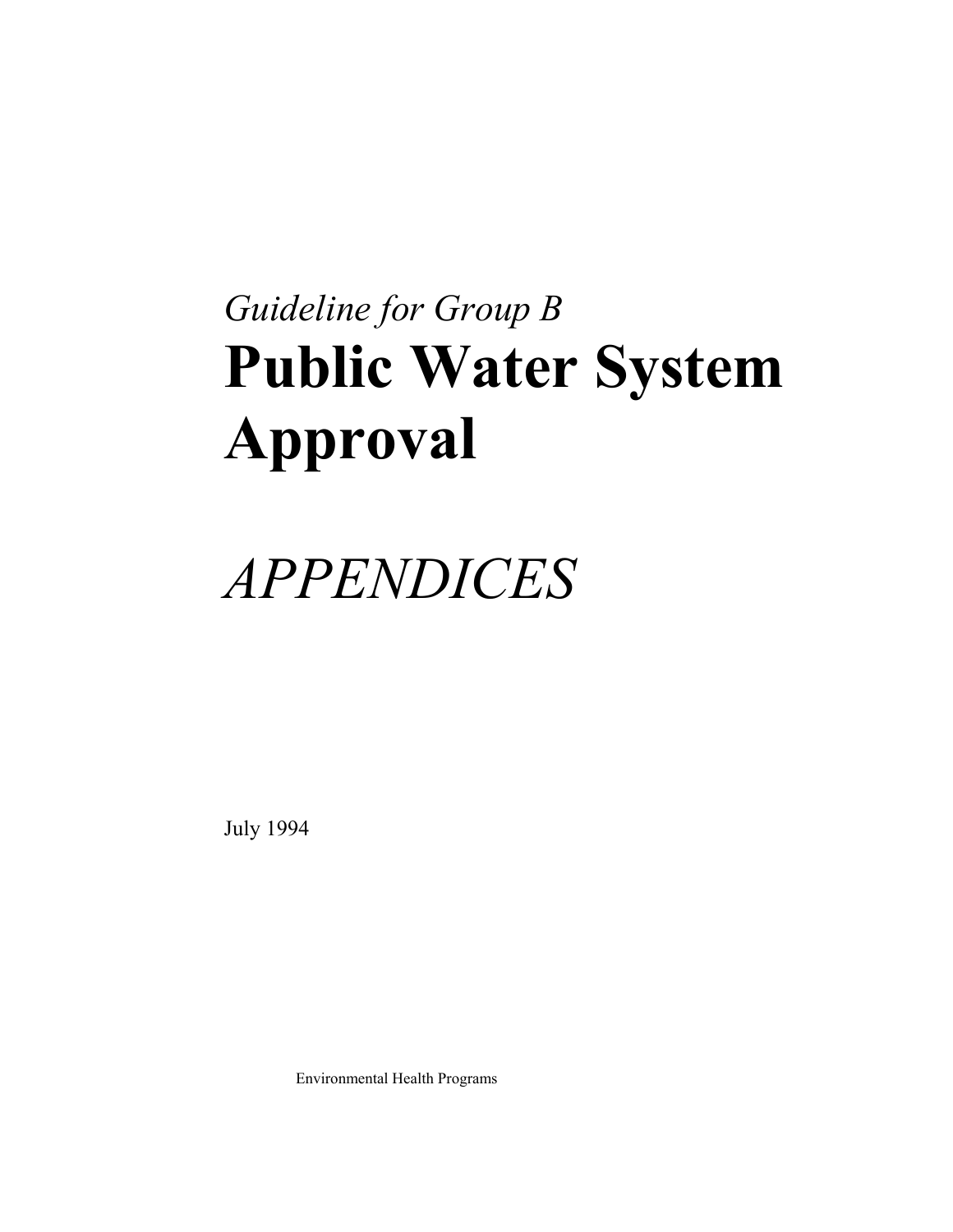# *APPENDIX I*

# **BASIC SYSTEM AND SOURCE INFORMATION**

The purpose of this appendix is to provide explanations of the attachments and other information requested in Section I of the Group B Workbook. Please note that Section I is to be complete prior to source development.

# **Part A: BASIC INFORMATION**

# 1. **System Information:**

For the purpose of maintaining accurate records, please provide the information requested on the new or existing system as accurately and completely as possible.

# 2. **Predevelopment Contacts:**

Coordinated water system plans are regional water system plans developed for areas designated as critical water supply service areas pursuant to the Public Water System Coordination Act. The Coordination Act generally prohibits the development of new, independent systems where an existing system is available to provide service. The burden is on the developer to justify why a new system is needed.

Outside of critical water supply service areas, developers may develop new, independent systems, provided that water is obtained from a protected ground water source (i.e. ground water that is not under the direct influence of surface water). However, prior to developing the new system, the developer is required to contact the following, in this order, to determine whether direct or satellite service is available.

- i. The public water system which has a service area identified in a department approved water system plan that includes the proposed development area.
- ii. Each existing public water system serving property within one thousand feet.
- iii. Available department of health approved regional satellite management agencies.

The department will assist you in identifying which utilities to contact. The department strongly encourages you to consider these alternatives in lieu of developing an independent system.

In contacting the utilities, a letter for contacting local purveyors should be developed and utilized. These letters need to be sent by certified or registered mail. A copy of the letters and the verification of mailing must be submitted to the department prior to submitting the design for approval. An example of a letter requesting information from other local purveyors is included as Exhibit A or use the Certificate of Water Service Availability forms supplied by the Island County Health Department.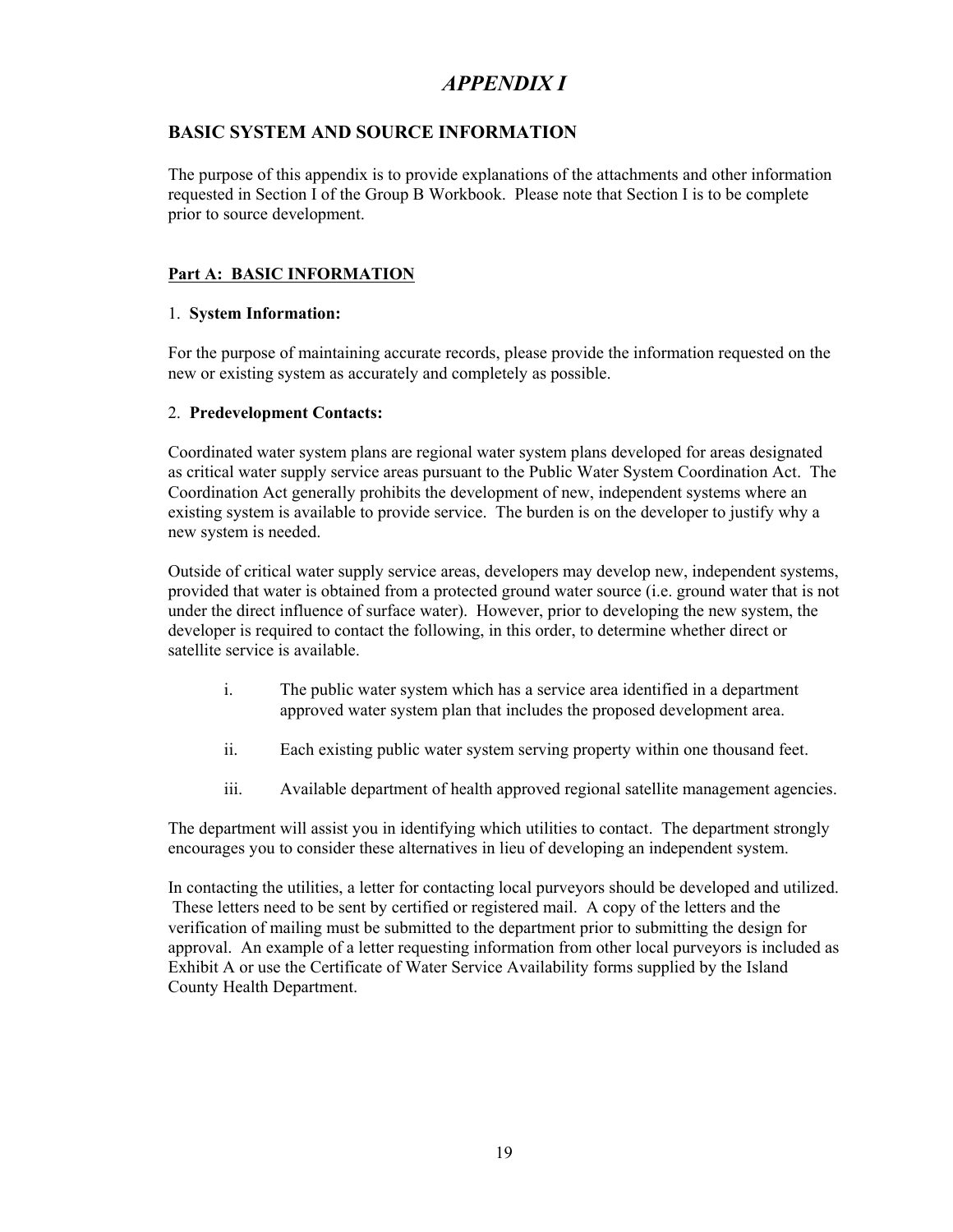# **Part B: OWNERSHIP AND MANAGEMENT**

Include appropriate names, addresses and phone numbers, as indicated. Owner must sign statements of responsibility and accuracy.

# **Ownership Statement / Joint Use And Maintenance Agreement**

Owners of small water systems should, at a minimum, **sign and attach a simple statement of responsibility** for any future costs incurred or maintenance required in the continuing operation of a water system. However, it is strongly *recommended* that a formal legal agreement be drawn up between parties sharing a water system. **A copy of any water users agreement that is implemented should be included with your application.**

A water users agreement should include easements to system lots for the purpose of providing access for maintenance or repair to the well, pump, distribution lines, etc. It should also specify each customer's exact share (right) to the total amount of water available, their share of the maximum ½ acre that can be irrigated (see Water Right Permit, below) require installation of water meters, and provide for provide for financial responsibility for future repairs, maintenance and testing. The agreement should address future transfers of those rights/responsibilities that accompany sale or transfer of ownership of lots served, and other considerations.

Any agreement should be filed on all lots served with the local county auditor and its provisions should "run with the land." A model water users agreement (Exhibit B) is included with this Group B packet. Interested parties should consult with an attorney regarding its specific provisions.

# **Part C: WATER SOURCE INFORMATION**

# 1. **Water Right Permit**

Water is considered to be a public resource and the State Water Code specifies that a water right permit, obtained from the Washington Department of Ecology (Ecology), is required for all appropriations of public water **except** for wells used for the purposes of stock watering, single or group domestic supply, industrial uses and **irrigation** of lawn and/or garden **not greater than 1/2 acre**, **provided that the water used shall not exceed 5000 gallons per day**. This exception is principally used to provide single family dwellings with wells for their domestic needs without requiring a formal water right.

In most cases the State will not require a water right permit for small domestic water systems serving **six or fewer connections in western Washington**. If you can show that *separate irrigation* is available (i.e., if your water system lies within the boundary of and is served by an irrigation district), applications will be considered from systems with more than two connections without a water right permit. (See "Appendix II, Small Water System Design" for specific requirements). **If your system does not meet these criteria, you must include a copy of your water right permit with your application before it can be approved**.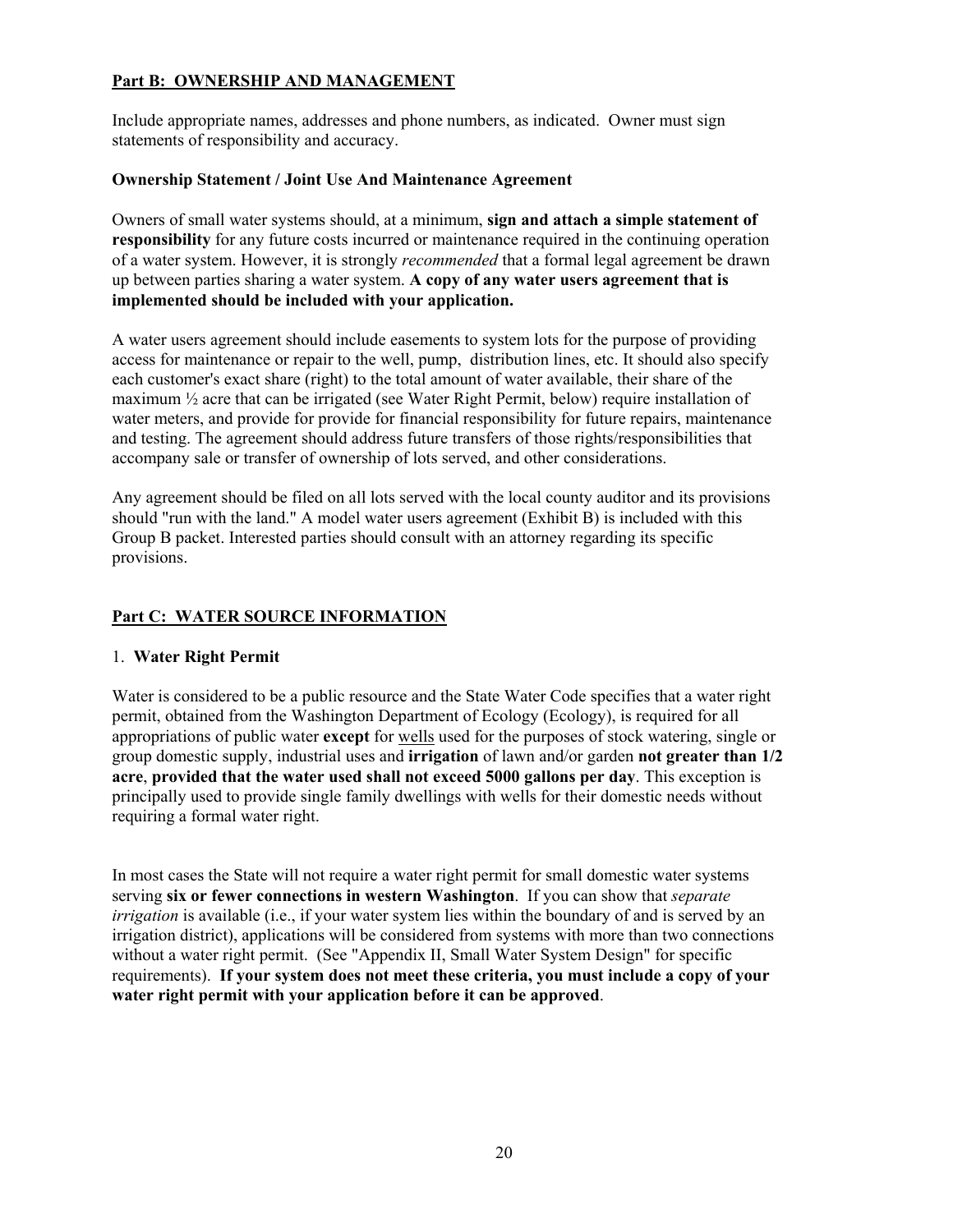#### 2. **Well Site Inspection Report**

Incompliance with WAC 173-160, all Group B water system applicants must have their wells sites inspected and approved prior to drilling, **include a copy of the well site inspection report with the application**. Some local health departments offer this service, or contact the DOH Regional Office serving your area to arrange for a state representative to conduct an inspection. If any repairs or improvements are requested, you must show proof that you have complied before your water system will be approved.

#### 3. **Sanitary Control Zone**

Activities that occur on or near the ground surface near your well have been shown to affect the quality of the water beneath the surface. Protecting your water source from potential sources of contamination is *the* most important consideration in owning and operating a public water system.

Drinking Water Regulations require that public water sources be surrounded by a sanitary control area in which activities that could contaminate the water source are not allowed. Current state law specifies that the **minimum** area that must be protected is a one hundred foot radius circle about your well. In addition an inventory of potential sources of contamination within a 600 foot radius of the well must be completed. The department may occasionally require a larger area if necessary.

#### a. **Protective Covenants:**

 A covenant is a written agreement that restricts the use of the property it is recorded on. Water System Owners use covenants as a legal tool to protect property from activities or practices that could contaminate their public water source.

 There are two types of covenants used for this purpose. A **DECLARATION OF COVENANT** is used when the Water System Owner owns property in the sanitary control zone. The **RESTRICTIVE COVENANT** is used when any portion of the property within the sanitary control zone is owned by someone other than the Water System Owner. Sometimes both may be needed.

 *All Water System Owners are required to provide an area of sanitary control within 100 feet of the public water source.*

- i. **Declaration of Covenant**: Declaration Of Covenant must be drawn up by the owner of the land on which the well is located, declaring a 100 ft. protected zone around the well. This document should be signed (by the owner of the property where the well is located) in front of a notary and filed with the county auditor on the lot where the well is located. A map should be attached to the covenant showing the exact location of the well on the property. This document could be included with a Joint Use & Maintenance Agreement mentioned in section B.
- ii. **Restrictive Covenant**: When all or part of the required sanitary control area is owned by someone other than the Water System Owner, the owner must obtain a restrictive covenant from that landowner. This document must be completed and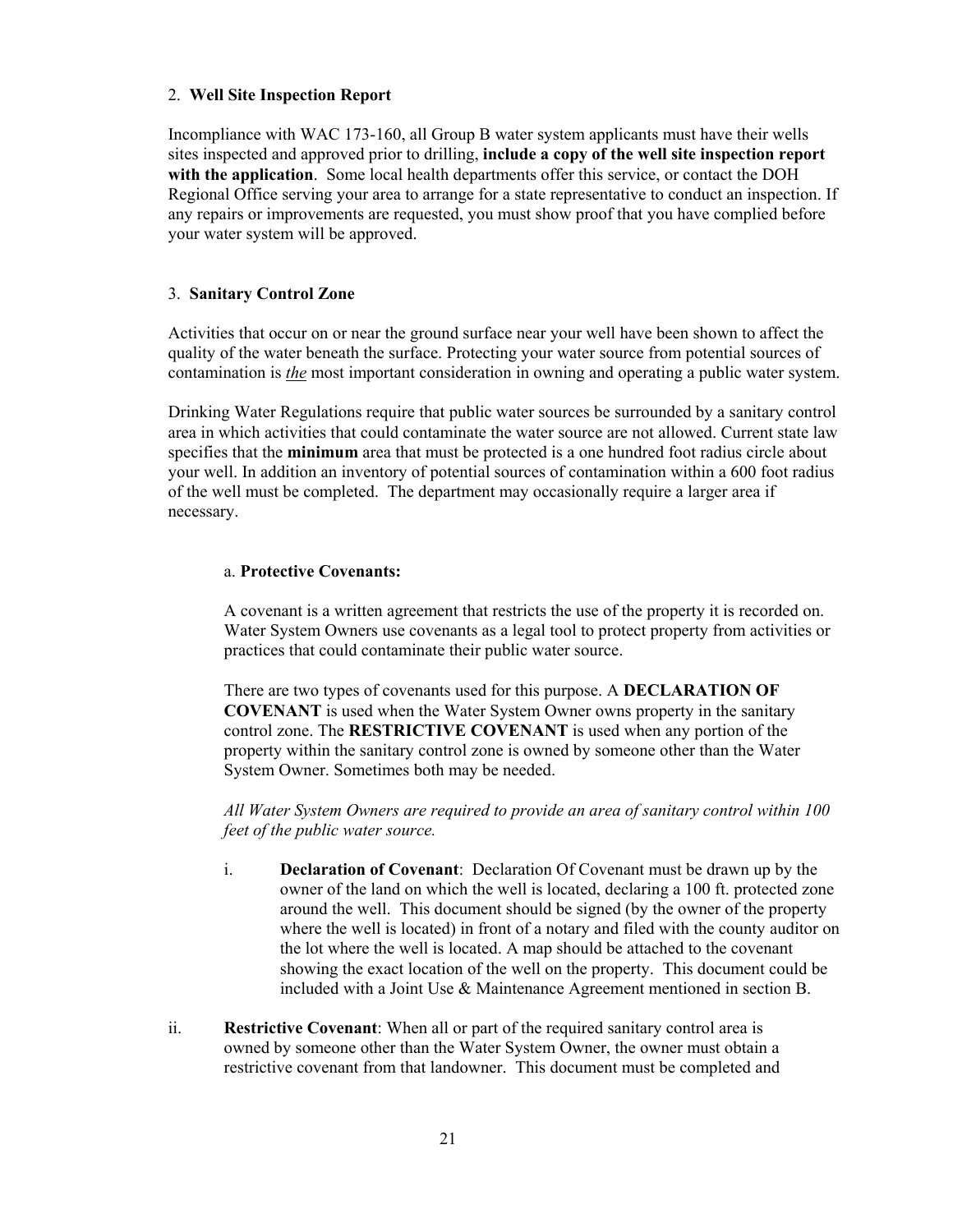signed and notarized by any other property owner whose land lies within the sanitary control zone (if any).

#### **NOTE: All covenants must be properly filled out, signed and notarized, and then filed with the local County Auditor. Include copies of all covenants with this Group B application showing clearly the auditor's stamp of the county in which they were filed.**

 DOH has blank covenant documents available (examples have been included in Appendix III) for your convenience. The use of these exact forms are not required; however, an equivalent form is required. As is the case with any legal document, it is wise to consult with an attorney regarding specific provisions in the covenants. A pamphlet is available, and has been included with this packet to better explain covenants and how to fill them out. See Covenants For Public Water Supply Protection.

#### b. **Site Protection Sketch**:

 All Group B applicants **must submit a detailed drawing of the area around the well** with their application. A circle should be drawn to scale around the well representing the 600 ft. radius. *Everything within the 600 foot radius should be included in the drawing* even if part of the zone lies in a neighbor's property. **If a landfill or hazardous waste disposal site is located within 1000 feet of the property it must be shown on the drawing.** *(Note: A well cannot be constructed within 1000 feet of a landfill or hazardous waste disposal site pursuant to WAC 173-160.)* Show distances from the well to property lines and roads, as well as distances from the well to any potential source of contamination as per the instructions in Part  $C$ , #3 a).

#### c. **Plats / Short Plats**

 Protective covenants with restrictive language filed on the face of a final plat will be accepted in lieu of the required covenants.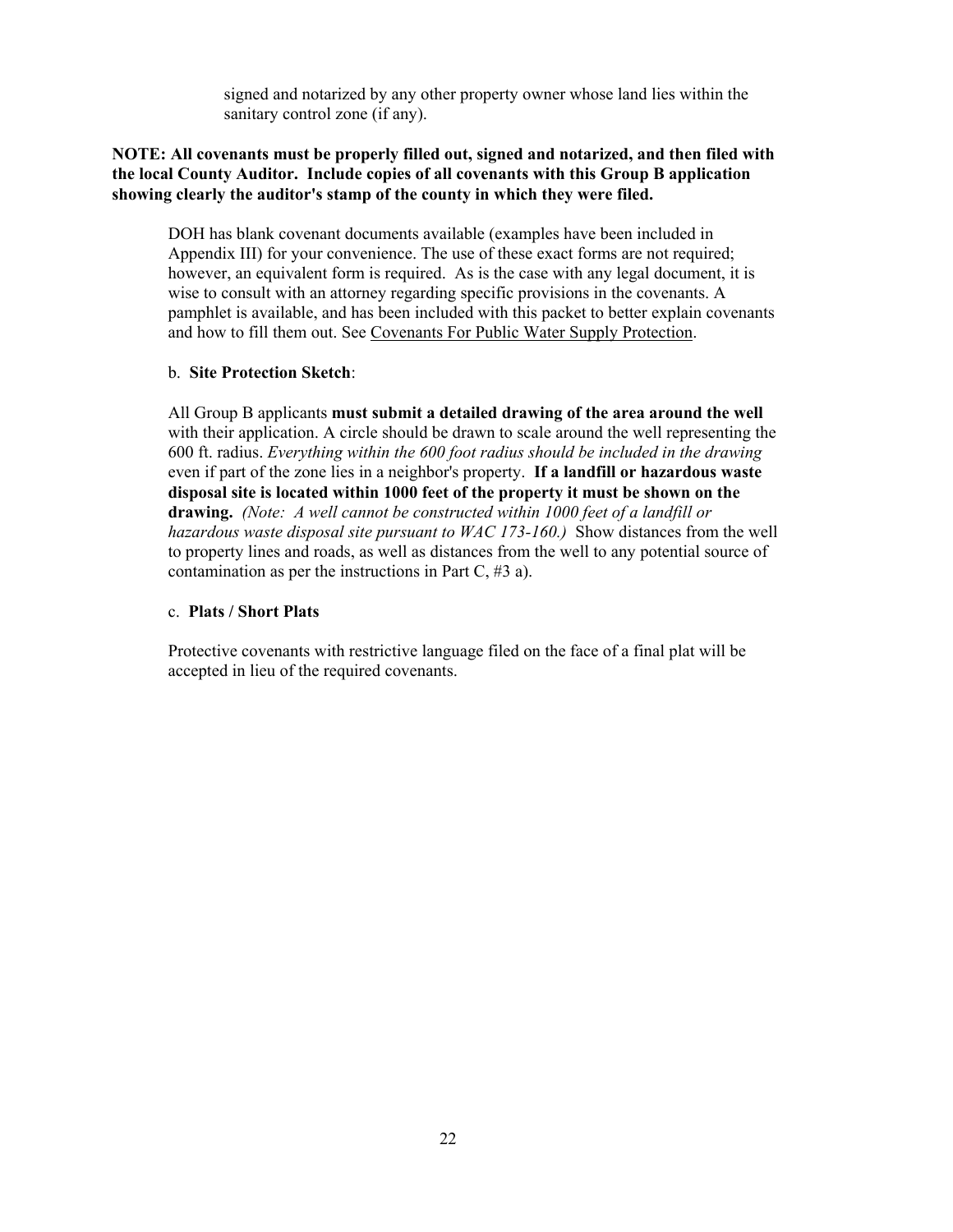# **EXHIBIT A EXAMPLE CONTACT LETTER**

#### *(Date)*

*(Name/Address of Water System Being Contacted)*

To Whom It May Concern:

I am the owner of the property described below. I am considering developing a small public water system to serve this property. Prior to deciding whether to develop a separate system, I would appreciate finding out if you could provide service to this property.

In responding to this request for information, please provide the following information:

- (a) Would service be provided by extending your existing system or by satellite operation as a separate system?
- (b) Would you require ownership of this system or would you be willing to provide contract operation?
- (c) What design standards you would require for my system?
- (d) What other requirements do you have for providing service?
- (e) What is the estimated cost of providing service?
- (f) How soon could you provide service to my development?

I have enclosed a vicinity sketch to assist you in locating my property. The following is additional information to assist you in responding to my questions:

- (a) Property Tax Account Number: *(Number)*
- (b) Location: Sixteenth Section *(Number)*, Section *(Number)*, Township *(Number)*, Range *(Number)*
- (c) Approximate Address: *(Address)*
- (d) Subdivision Name or Number: *(Name or Number)*
- (e) Number of Parcels To Be Served: *(Number)*
- (f) Average Lot Size: *(Number)* Acre(s)

I would appreciate receiving a response to this request within fourteen (14) days. If you have any questions, please contact me at *(telephone number)*.

Sincerely yours,

 *(Signature) (Name of Owner) (Mailing Address)*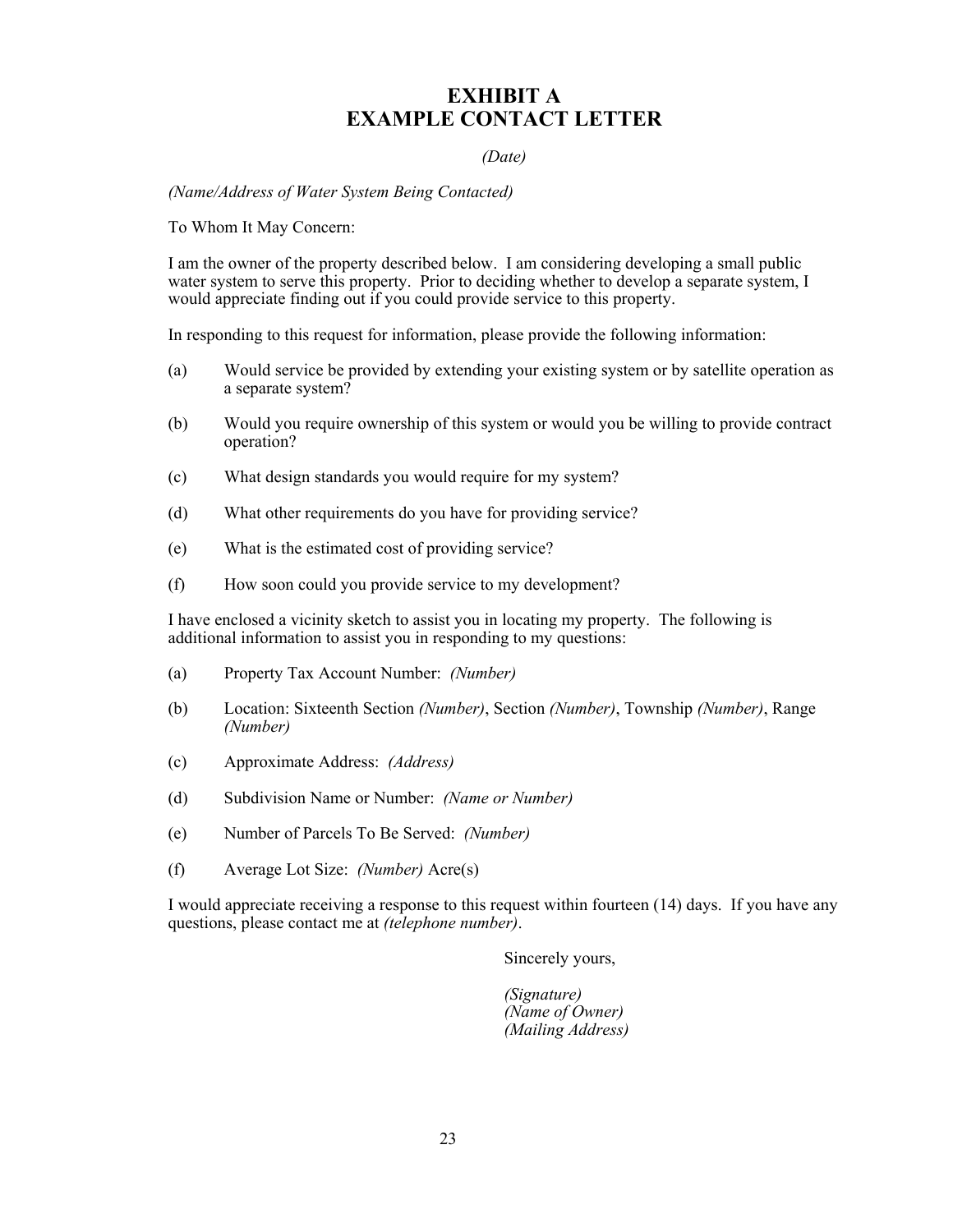# **EXHIBIT B EXAMPLE WATER USERS AGREEMENT**

# **OWNERSHIP OF THE WELL AND WATERWORKS**

 $\mathcal{L}_\text{max} = \mathcal{L}_\text{max} = \mathcal{L}_\text{max} = \mathcal{L}_\text{max} = \mathcal{L}_\text{max} = \mathcal{L}_\text{max} = \mathcal{L}_\text{max} = \mathcal{L}_\text{max} = \mathcal{L}_\text{max} = \mathcal{L}_\text{max} = \mathcal{L}_\text{max} = \mathcal{L}_\text{max} = \mathcal{L}_\text{max} = \mathcal{L}_\text{max} = \mathcal{L}_\text{max} = \mathcal{L}_\text{max} = \mathcal{L}_\text{max} = \mathcal{L}_\text{max} = \mathcal{$ 

It is agreed by the parties that each of said parties shall be and is hereby granted an undivided one-half interest in and to the use of the well and water system to be constructed. Each party shall be entitled to receive a supply of water for one residential dwelling and shall be furnished a reasonable supply of potable and healthful water for domestic purposes. The following parcels have the right of usage of this water source:

# **COST OF WATER SYSTEM CONSTRUCTION**

Both parties herein agree to share equally in the cost incurred in well site approval, well construction, design of the water system for approval by the Health Officer, and construction and/or installation of the waterworks equipment, the pumphouse and water distribution pipes, and initial well water quality tests.

# **COST OF MAINTENANCE OF WATER SYSTEM**

Each party hereto covenants and agrees that they shall equally share the maintenance and operational costs of the well and water system herein described. The expense of water quality sampling as required by the State of Washington and county shall be shared equally by both parties. The parties shall establish and maintain a reserve account at a mutually agreed upon banking institution. Each party shall be entitled to receive an annual statement from said banking institution regarding the status of the reserve account. The monetary funds in the reserve account shall be utilized for the sole purpose of submitting water samples for quality analysis and maintaining, repairing or replacing the well and common waterworks equipment or appurtenance thereto.

#### **EASEMENT OF WELL SITE AND PUMPHOUSE**

There shall be an easement for the purpose of maintaining or repairing the well and appurtenances thereto, within 30 feet of the well site in any direction. Said easement shall allow the installation of well house, pumps, water storage reservoirs, pressure tanks, and anything necessary to the operation of the water system.

#### **WATER LINE EASEMENTS**

Smith grants Jones an easement for the use and purpose of conveying water from the well to the property of Jones. Said easement shall be five (5) feet in width and shall extend on, over, across, and underneath said strip of land from designated well site to common point as referred to. The centerline of said five (5) foot strip of land shall be the west line of the east 32 feet of the south 75 feet of Smith's \_\_\_\_\_\_\_\_ herein described. No permanent type of building shall be constructed upon the water line easement except as needed for the operation of the well and water system.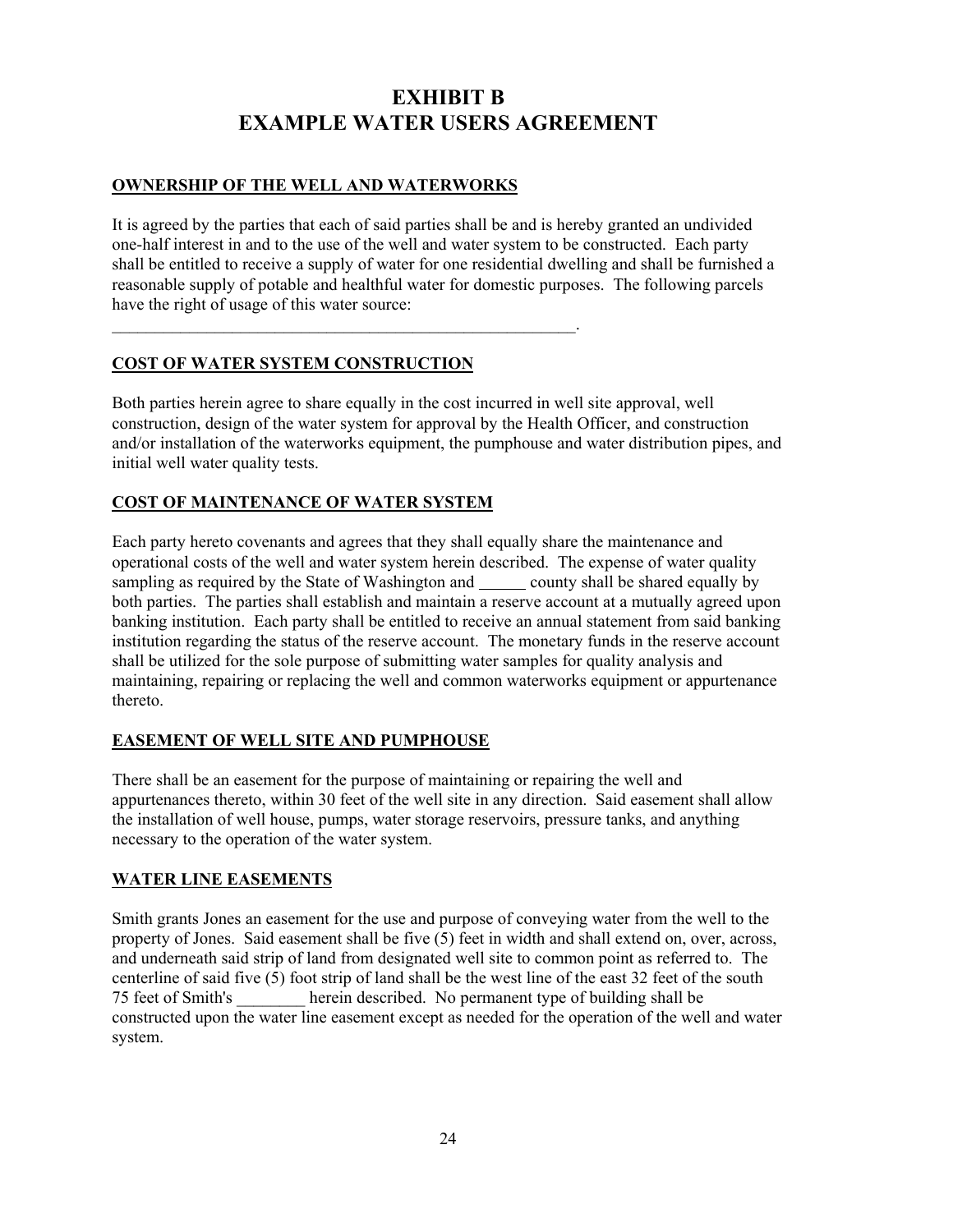# **MAINTENANCE AND REPAIR OF PIPELINES**

All pipelines in the water system shall be maintained so that there will be no leakage or seepage, or other defects which may cause contamination of the water, or injury, or damage to persons or property. Pipe material used in repairs shall meet approval of the Health Officer. Cost of repairing or maintaining common distribution pipelines shall be born equally by both parties. Each party in this agreement shall be responsible for the maintenance, repair, and replacement of pipe supplying water from the common water distribution piping to their own particular dwelling and property. Water pipelines shall not be installed within feet of a septic tank or within 10 feet of sewage disposal drainfield lines.

# **PROHIBITED PRACTICES**

The parties herein, their heirs, successors and/or assigns, will not construct, maintain or suffer to be constructed or maintained upon the said land and within 100 feet of the well herein described, so long as the same is operated to furnish water for public consumption, any of the following: septic tanks and drainfields, sewerlines, underground storage tanks, county or state roads, railroad tracks, vehicles, structures, barns, feeding stations, grazing animals, enclosures for maintaining fowl or animal manure, liquid or dry chemical storage, herbicides, insecticides, hazardous waste or garbage of any kind. The parties will not cross connect any portion or segment of the water system with any other water source without prior written approval of the County Department of Public Health and/or other appropriate governmental agency.

# **WATER SYSTEM PURVEYOR**

Smith is designated "Purveyor" of the water system. The purveyor shall be responsible for arranging submission of all necessary water samples as required in the Washington Administrative Code, and County Rules and Regulations No. and handling emergencies such as system shutdown and repair. The purveyor shall provide his/her name, address and telephone number to the Health Officer and shall serve as a contact person to the Health Officer. The purveyor shall organize and maintain the water system records and notify the Health Officer and all parties, service connections and lots that are included in this agreement, of the water quality tests that are required by WAC 246-291 and County Rules and Regulations No. \_\_\_\_\_\_\_\_\_. Water system records shall be available for review and inspection by all parties in this agreement and the Health Officer.

# **PROVISIONS FOR CONTINUATION OF WATER SERVICE**

The parties agree to maintain a continuous flow of water from the well and water system, herein described in accordance with public water supply requirements of the State of Washington and County. In the event that the quality or quantity of water from the well becomes unsatisfactory as determined by the Health Officer, the parties shall develop a new source of water. Prior to development of, or connection to a new source of water, the parties shall obtain written approval from the Health Officer. Each undivided interest and/or party shall share equally in the cost of developing the new source of water and installing the necessary equipment associated with the new source.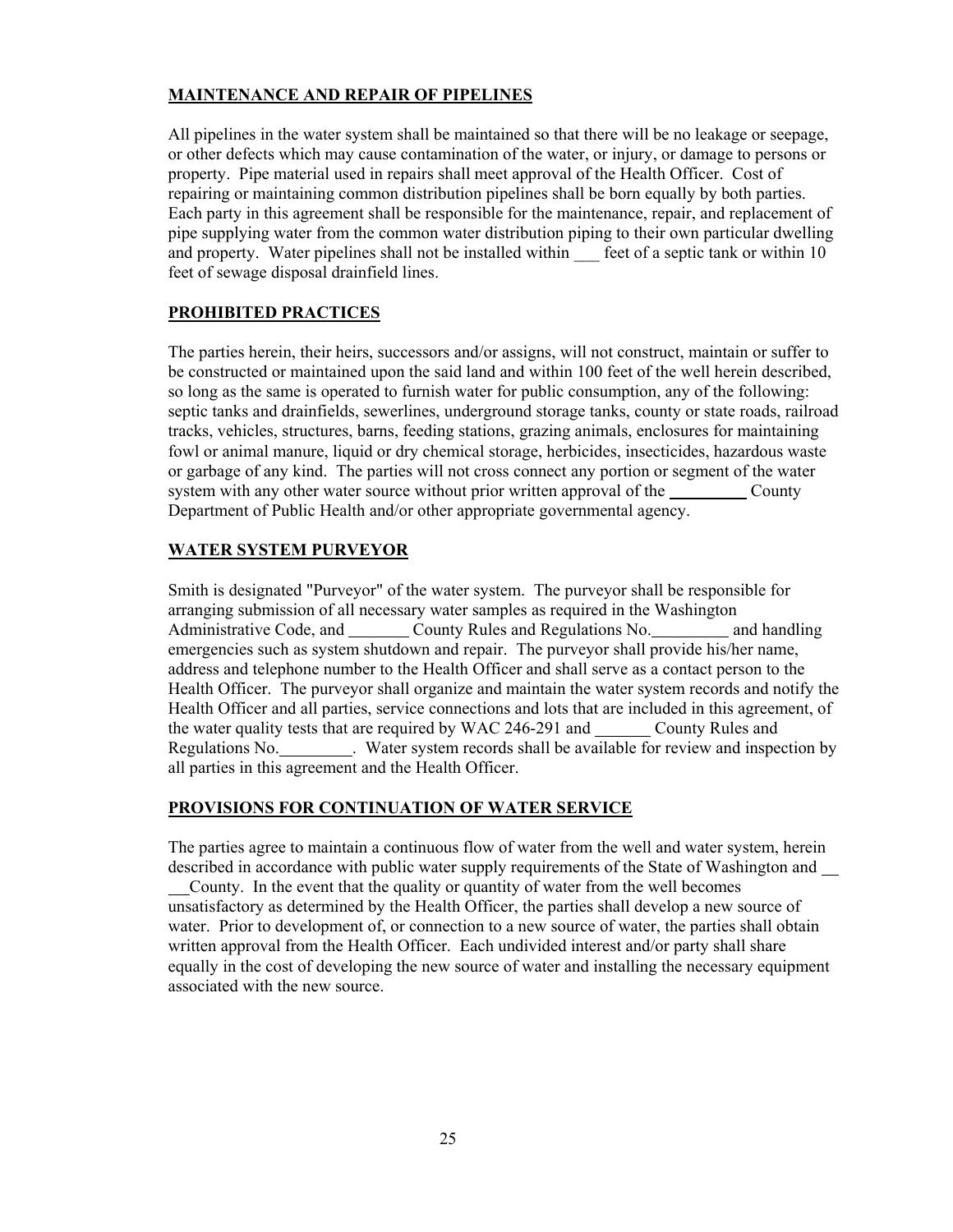# **RESTRICTION ON FURNISHING WATER TO ADDITIONAL PARTIES**

It is further agreed by the parties hereto that they shall not furnish water from the well and water system herein above described to any other persons, properties or dwelling without prior consent of both properties and written approval from the County Department of Public Health.

# **HEIRS, SUCCESSORS AND ASSIGNS**

These covenants and agreements shall run with the land and shall be binding on all parties having or acquiring any right, title, or interest in this land described herein or any part hereof, and it shall pass to and be for the benefit of each owner thereof.

# **ENFORCEMENT OF AGREEMENT ON NON-CONFORMING PARTIES AND PROPERTIES**

The parties herein agree to establish the right to make reasonable regulations for the operation of the system, such as the termination of service if bills are not paid within forty-five days of the due date, additional charges for disconnection, reconnection, etc. Parties not conforming with the provisions of this agreement shall be subject to interest charges of \_\_\_\_% per annum together with all collection fees.

 $\mathcal{L}_\text{max} = \frac{1}{2} \sum_{i=1}^{n} \frac{1}{2} \sum_{i=1}^{n} \frac{1}{2} \sum_{i=1}^{n} \frac{1}{2} \sum_{i=1}^{n} \frac{1}{2} \sum_{i=1}^{n} \frac{1}{2} \sum_{i=1}^{n} \frac{1}{2} \sum_{i=1}^{n} \frac{1}{2} \sum_{i=1}^{n} \frac{1}{2} \sum_{i=1}^{n} \frac{1}{2} \sum_{i=1}^{n} \frac{1}{2} \sum_{i=1}^{n} \frac{1}{2} \sum_{i=1}^{n} \frac{1$ 

Dated this \_\_\_\_\_\_\_\_ day of \_\_\_\_\_\_\_\_\_\_\_\_\_\_\_\_\_\_\_\_\_\_\_, 19\_\_\_

State of Washington (1) County of  $\overline{\qquad}$  )ss

|                                      | I, The undersigned, A notary Public in and for the above named County and State, do hereby |        |                                          |
|--------------------------------------|--------------------------------------------------------------------------------------------|--------|------------------------------------------|
| certify that on this                 | day of                                                                                     | $19 -$ | , personally appeared before             |
| me                                   |                                                                                            |        | to me known to be the                    |
| individual                           | described in and who executed the within instrument, and acknowledge                       |        |                                          |
|                                      | that he (they) signed and sealed the same as                                               |        | free and voluntary act and deed, for the |
| uses and purposes therein mentioned. |                                                                                            |        |                                          |

 $\mathcal{L}_\text{max} = \frac{1}{2} \sum_{i=1}^{n} \frac{1}{2} \sum_{i=1}^{n} \frac{1}{2} \sum_{i=1}^{n} \frac{1}{2} \sum_{i=1}^{n} \frac{1}{2} \sum_{i=1}^{n} \frac{1}{2} \sum_{i=1}^{n} \frac{1}{2} \sum_{i=1}^{n} \frac{1}{2} \sum_{i=1}^{n} \frac{1}{2} \sum_{i=1}^{n} \frac{1}{2} \sum_{i=1}^{n} \frac{1}{2} \sum_{i=1}^{n} \frac{1}{2} \sum_{i=1}^{n} \frac{1$ 

 $\mathcal{L}_\text{max}$  and  $\mathcal{L}_\text{max}$  and  $\mathcal{L}_\text{max}$  and  $\mathcal{L}_\text{max}$ 

 Notary Public in and for the State of Washington, residing at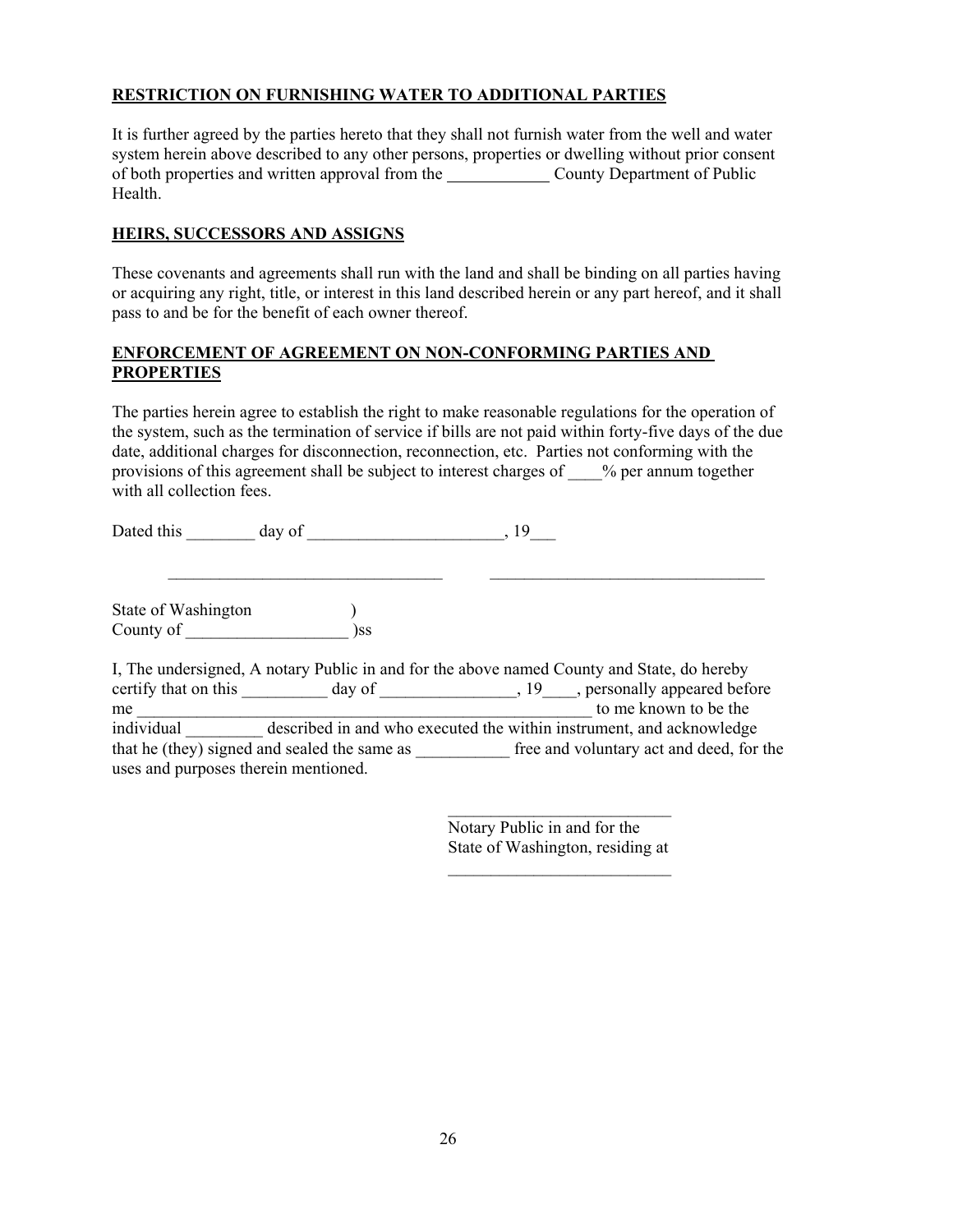# **GROUP B WATER SYSTEM DESIGN**

The purpose of this section is to assist in the design of a small public water system. Included is information to help size and select pumps, distribution lines, storage tanks, and pressure tanks.

The first consideration and a potential limiting factor in small water system design is the capacity of your water source. The ultimate goal is to provide the quantity of water needed to meet the peak and daily demands of the water users at all times.

# **Part D: WATER SOURCE INFORMATION:**

#### 1. **Well Log**

 The well log provides important information about the construction of your well and its vulnerability to contamination. It also contains information about your aquifer and sometimes your well capacity and pump setting. **A copy of the well log is required and should be included with this application** for all *new* systems and desired, if obtainable, for older *existing* systems.

 The Washington Department of Ecology (Ecology) requires well drillers to fill out the well log and file a copy with their office, with a copy going to the owner of the well and a third copy to be retained by the driller. If the owner's copy cannot be located, check with the company who drilled the well, the previous property owner, or with the Ecology to see if they have a copy on file.

 If a well log is not available, as much information as is available regarding the well should be provided. The Department may require additional information prior to approving the source.

 Totalizing Source Meters: Totalizing source meters are required on all new sources to accurately monitor the quantity of water produced which will assist in the management of water resources and withdrawal of ground water amount in conformance with the requirement of water rights. After the system is in operation, the owner must maintain a record of monthly meter readings. Individual service meters are recommended as these meters can provide information regarding the loss of water due to leakage in the distribution system. Individual meters are required per I.C.C. 13.03A.

# 2. **Pump/Well Yield Test Results**

 Establishing well and/or pump capacity is critical to the formation of a small water system. A good well/pump test provides information regarding the capacity and reliability of your well, and also defines the area of influence of your well. The duration of the pump test must be for a sufficient period of time to ensure that the well can produce enough water to supply the required daily production of the system, but *never for less than four hours after drawdown has stabilized*. **A copy of the Well/Pump Test Report must be included with all applications.** For new systems, the results of this test are used to size and select your pump and storage system. See information pamphlet on pump tests included with this Group B packet: Well

Development: A Summary Guide To Well Yield Tests, Pump Selection And Initial Disinfection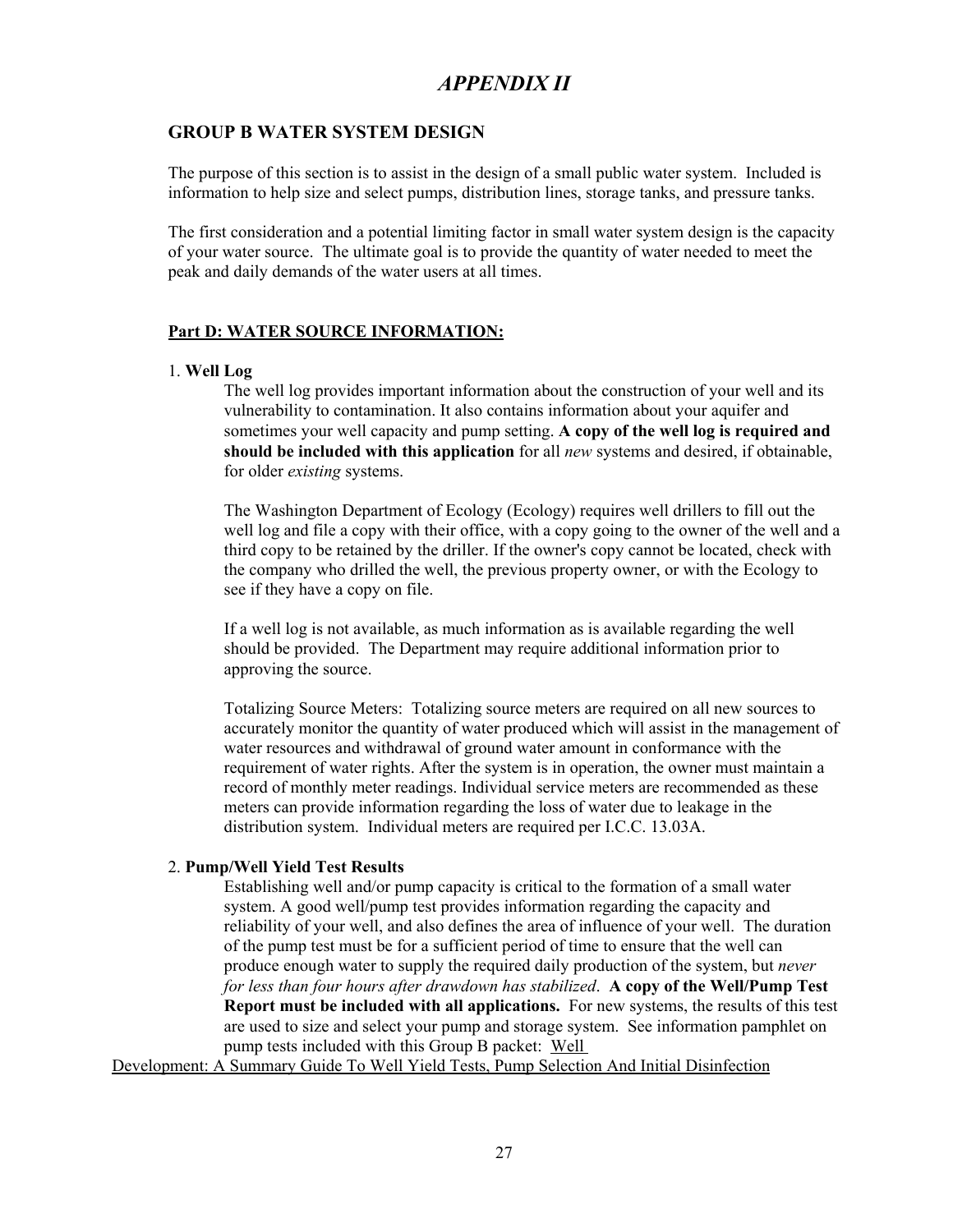Many well drillers and pump dealers offer this service for a fee, but all do not provide the same level of service for your money. A well/pump test should conform to state standards. The report should show the static water level, yield, drawdown, recovery rate and duration of pumping. The duration of the test shall be **for no less than four hours after stabilization has occurred**, but for at least long enough to supply the *required daily production of the system*. If this well is located in close proximity to an adjacent well, the department may require that both wells be test pumped simultaneously to verify that the aquifer can adequately supply both wells.

 The department recommends, and may require that the well have an airline installed to facilitate future water level measurements. Air lines must be installed at the same time the pump drop pipe is installed. I.C.C. 13.03A requires installation of a device for measurement of depth to water in all new ground water sources.

#### 3. **Water Quality Tests**

 Water samples from your system must be submitted to state certified laboratories and **copies of current test results must be included with your application**.

 Current regulations (WAC 246-291-100) require that all Group B water systems must have an initial **complete inorganic chemical and physical analysis** and a **bacteriological test**. The Department may require analyses for additional chemicals. Primary inorganic chemical and physical standards are antimony, arsenic, barium, beryllium, cadmium, chromium, cyanide, fluoride, mercury, nickel, nitrate (as N), nitrite (as N), selenium, sodium, thallium, and turbidity. Secondary chemical and physical standards are chloride, color, hardness, iron, manganese, silver, specific conductivity, sulfate\*, total dissolved solids\*, and zinc.

\*Required only when specific conductivity exceeds 700 micromhos/centimeter.

 Other water quality tests may be required, if the department determines they are necessary (WAC 246-291-300). Some groundwater contamination areas have been identified by the State and water systems near these areas may be required to submit additional tests at a frequency determined by the department. Other water quality tests that may be required can include analyses for volatile organic chemicals (VOCs), synthetic organic chemicals (SOCs) or pesticides, and radionuclides.

 After approval, a bacteriological sample must be submitted for analysis *annually* and at least one nitrate sample submitted *every three years*. Included with this application is a list of labs currently state certified to test for nitrates, as well as all analities included in the complete inorganic chemical and physical analysis. A separate list of labs currently certified to perform the bacteriological test is also included.

#### 4. **Covenants:**

 For a descriptio of the information required in this part, refer to Part 3a, Appendix I. In addition, examples of the protective covenants are provided at the end of Appendix III.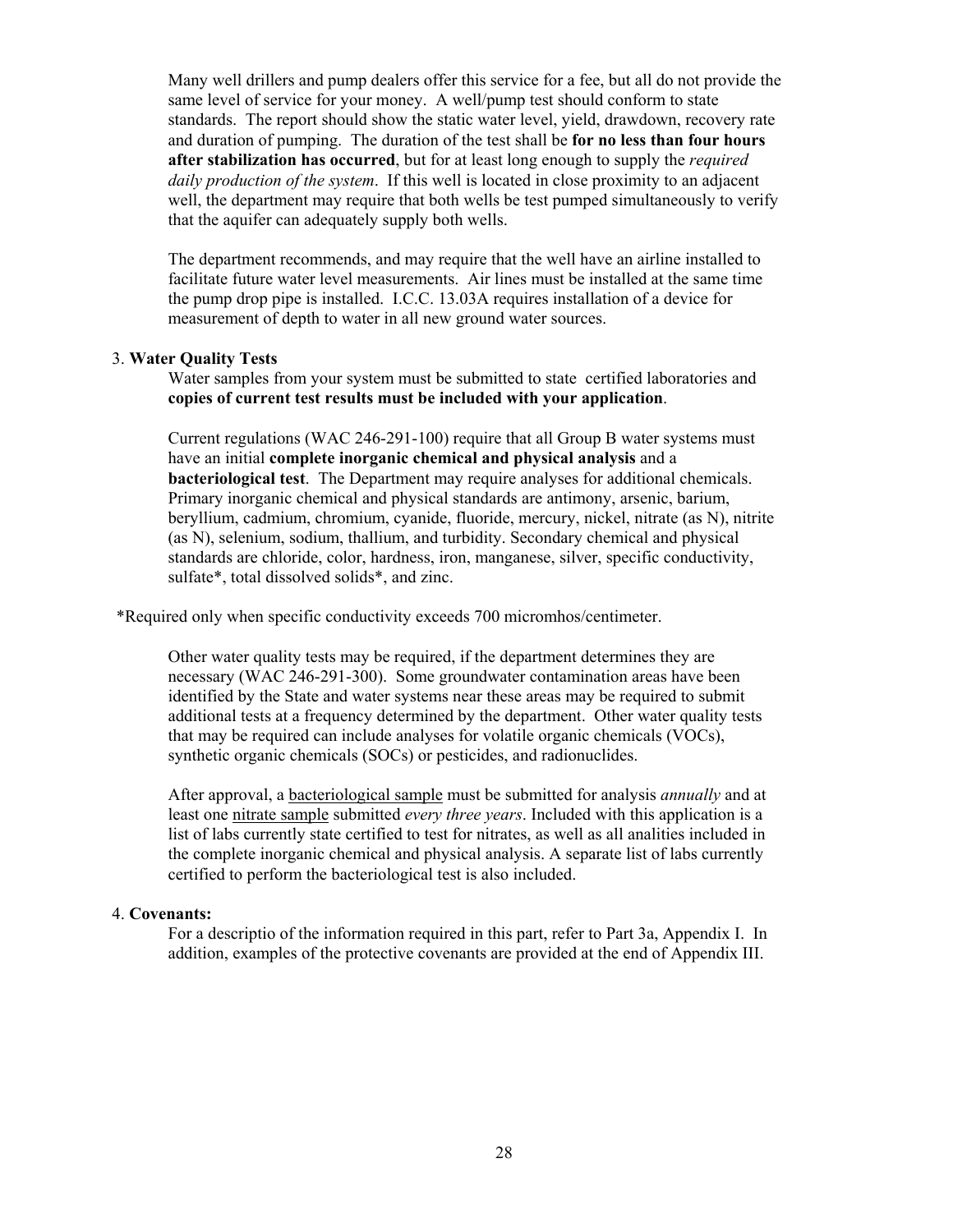# **Part E: FINANCIAL VIABILITY**

Through the development of a projected budget, the goal of the Financial Viability worksheet is to set in place plans, policies and procedures that will enable the system owner(s) to have the ability to obtain sufficient funds, on a continuing basis, to cover the total cost of developing, constructing, operating, and maintaining the system in compliance with State and Local drinking water regulations.

The rates calculated on the worksheet (Line 18) must be adequate to cover the operation and maintenance costs of the system and any budget deficits identified in line 16. It is important to remember that the line items on the Financial Viability worksheet are intended to be areas requiring consideration and may not be applicable a particular Group B water system and may be skipped if not applicable to your system. **(NOTE: Use the rate calculated after full development on the Notice To Future Property Owners.)**

In completing Part E of the workbook, information for the various line items may be obtained from various service providers. These could include equipment suppliers, chemical suppliers, tax assessor, utility companies, insurance agents, etc.

The following items are a brief explanation of each of the line items:

*Annual Expenses* (For One Full Year)

**Line #1 Wages and Benefits:** Includes all compensation to employees of your utility in which the work is related to the administration and operation of the utility, such as officers, directors, secretarial, operators, and meter-reading.

**Line #2 Electricity and Other Utilities:** Includes the cost of all electric power, water, telephone, and any other utility-related expenses incurred in producing and delivering water.

**Line #3 Chemicals and Treatment:** Includes the cost of all chemicals used in the treatment of water.

**Line #4 Monitoring Costs:** Includes all water monitoring costs incurred by the utility. This would include all costs associated with bacteriological, nitrate, inorganic chemical and any other types of monitoring required, or voluntarily conducted. In addition, this should include both inhouse monitoring costs, and monitoring that is sent to an outside agency for analysis.

**Line #5 Materials, Supplies and Repairs:** Includes all materials, supplies, and replacement parts used in the operation and maintenance of the water system and in producing and delivering water to the customer.

**Line #6 Taxes/ Assessments:** Your utility can incur a variety of taxes such as state utility tax, business and occupation (B&O) tax, property tax, etc. A summation of all taxes should be entered into line #6.

**Line #7 Insurance/ Misc. Expenses:** Insurance costs include all the coverage costs related to the operation and administration of the water system. Miscellaneous expenses are those water system expenses not previous included in Lines 1 through 6.

**Line #8 Subtotal- Operating Expenses:** This subtotal is the expense of running a Group B water system on a yearly basis and should include the costs identified in Lines 1 through 7.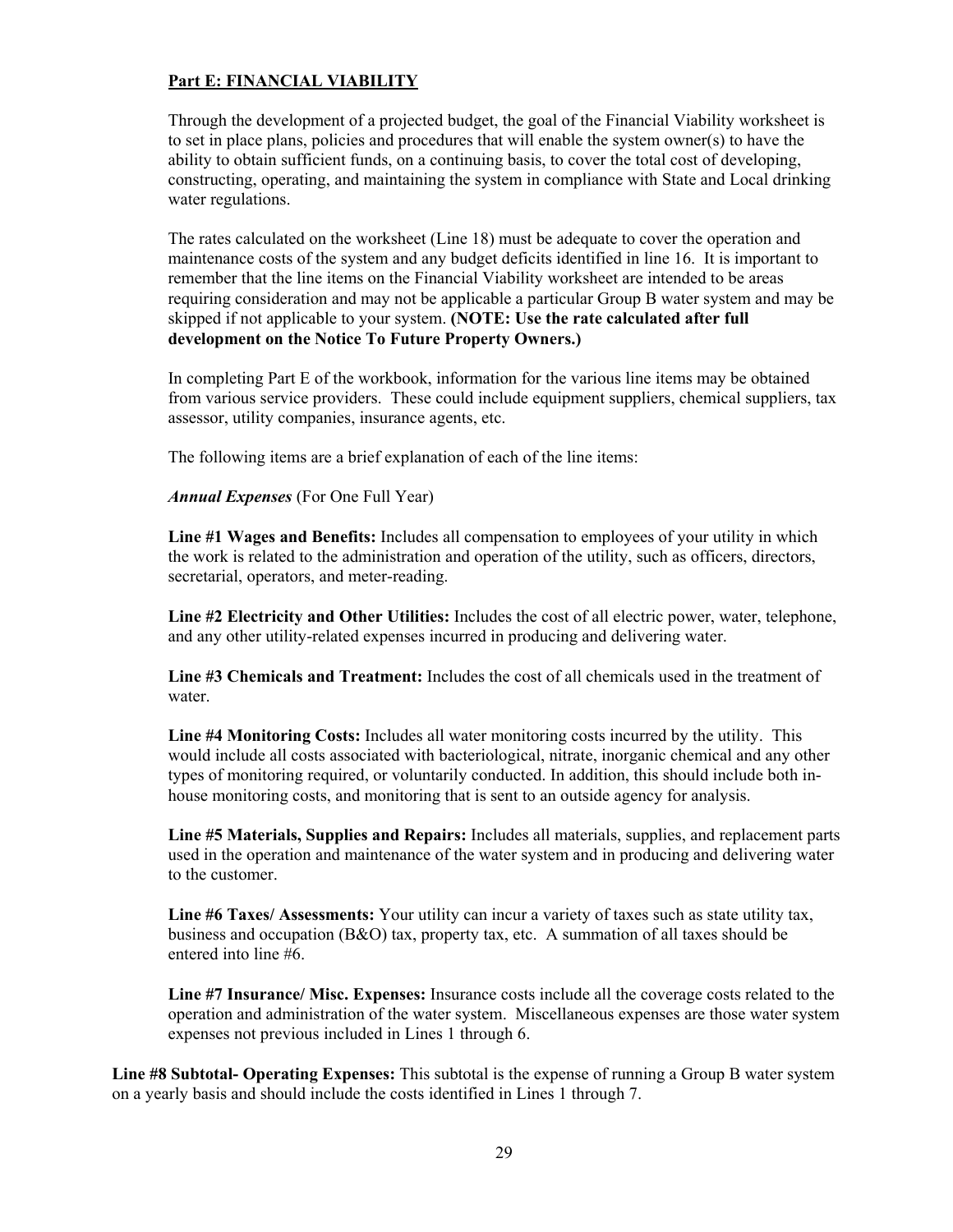**Line #9 10% Contingency:** A Group B system should budget for unexpected expenses equaling 10% of their total annual operating expenses. A 10% contingency charge, built into the rates, will help prevent cash flow shortfalls. This contingency charge, when accumulated, will also enable the system to fund a reserve for other unexpected costs.

**Line #10 Principal and Interest Payments (Debt Payment):** Includes the annual costs of all short-term and/or long term system debt.

**Line #11 System Replacement:** Group B systems should start to generate funds to replace the system. This expense reflects the cost for replacing all major components of the water system assuming a 20 year life expectancy. 1/20th of the original cost of the system should be included in the budget.

**Line #12 Total Revenue Required:** Line 12 is the summation of Lines 8 through 11.

# *Annual Revenue From Sources Other Than Water Rates*

**Line #13 Hook Up/ Other User Fees:** Includes the fees to be charged to connect new users to the system and all other miscellaneous fees and charges for service provided other than for water service.

**Line #14 Other Revenue:** Includes all other revenues that do not apply to the categories above.

**Line #15 Total Non Water Rate Revenue:** Line #15 is the summation of Lines 13 and 14.

*Annual Water Rate Calculations*

**Line #16 Budget Surplus (Deficit):** Line 16 is the result of subtracting Line 12 from Line 15.

**Line #17 Number of Connections:** Line #17 is the total number of service connections served by your water system in at initial development and after full development of the system.

**Line #18 Annual Water Rate:** The annual water rate for your system is calculated by dividing Line #16 by the number of service connections on your system. The rate calculated must be sufficient to cover all of the operation and maintenance costs for your system and can be charged on a monthly, bimonthly, semiannual or annual basis.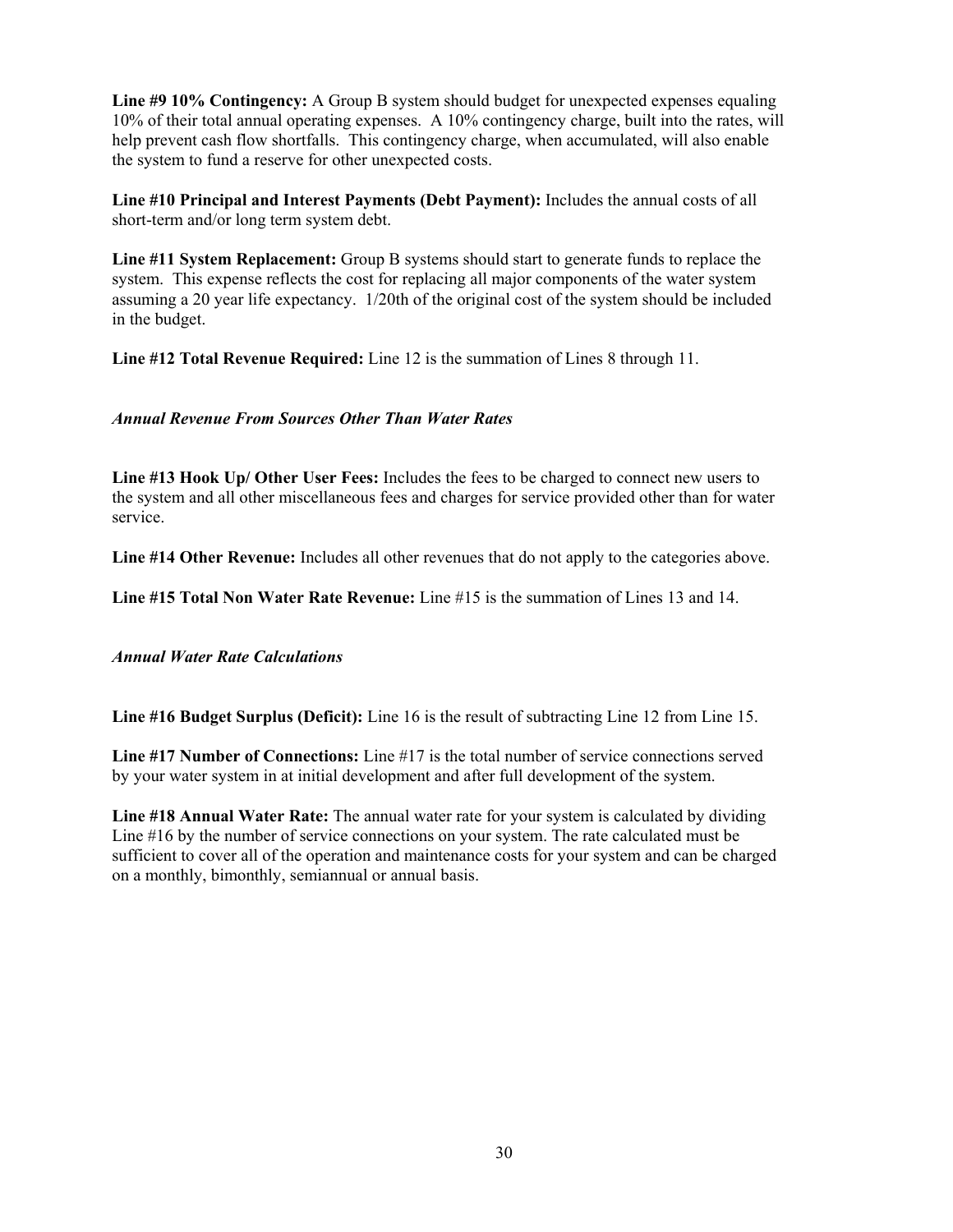# **Part F: SOURCE CAPACITY**

Your well *must* be capable of supplying enough water to meet the *state estimated daily demand* for the number of connections in your system and the water system design rate cannot exceed the well capacity. For all new systems a **pump test** of the well must be performed to establish well capacity. Your well (supplemented by storage if necessary) should also be capable of providing the required peak hourly design flow or *peak flow* of your system.

If your well can produce the daily demand, but not the peak flow, you will need to provide water storage. If water storage is required, but can not be provided with one or more simple pressure tanks, you must hire a professional engineer to design the storage tank and installation.

The *capacity of the well* (in gallons per minute), established from the pump test, along with *the required pump head* (in feet) (to be calculated in the next section), can then be used to select the proper pump size. If the pumping rate of the well is *less* than the required peak flow, storage is required.

Systems located in **Western Washington** may use an average daily use of 400 gallons per day and a peak day use of 750 gpd as the design flow (See Tables 3 and 4).

Please note that the design flow standards used in this appendix account for domestic use and watering of a typical lawn and garden space only. These design standards assume that **all** residences will be equipped with ultra low flow fixtures. If you anticipate additional uses or extensive irrigation, the system should be designed to a higher standard. If your property is served by separate irrigation you may use a lower design standard than specified in the tables below. Contact the department for further information.

In selecting a design standard (Option A or B) to use for your system there are some concerns that must be taken into account. In general if the source is capable of meeting the state estimated daily demand for the number of connections in your system it may be more cost effective to use Option A (Tables 1 or 3). Also Option A should be considered for systems in areas where conservation is encouraged. Option B (Tables 2 or 4) would be cost effective for those systems utilizing a source capable of producing slightly less than the state estimated daily demand or is located in areas where conservation is not required. **Note: It is important to remember that it is owner option as to which sizing guideline is used. However, when either option is selected, it must be utilized throughout the system design.**

Fireflow requirements vary. Fireflows may be prohibited in some areas. Fire protection may be *required* in other areas, but is not considered in this appendix. For more information consult with your local county fire marshall, or county code enforcement official. **When fire flow** *is* **required, a professional engineer must be retained to perform a hydraulic analysis and design storage facilities.**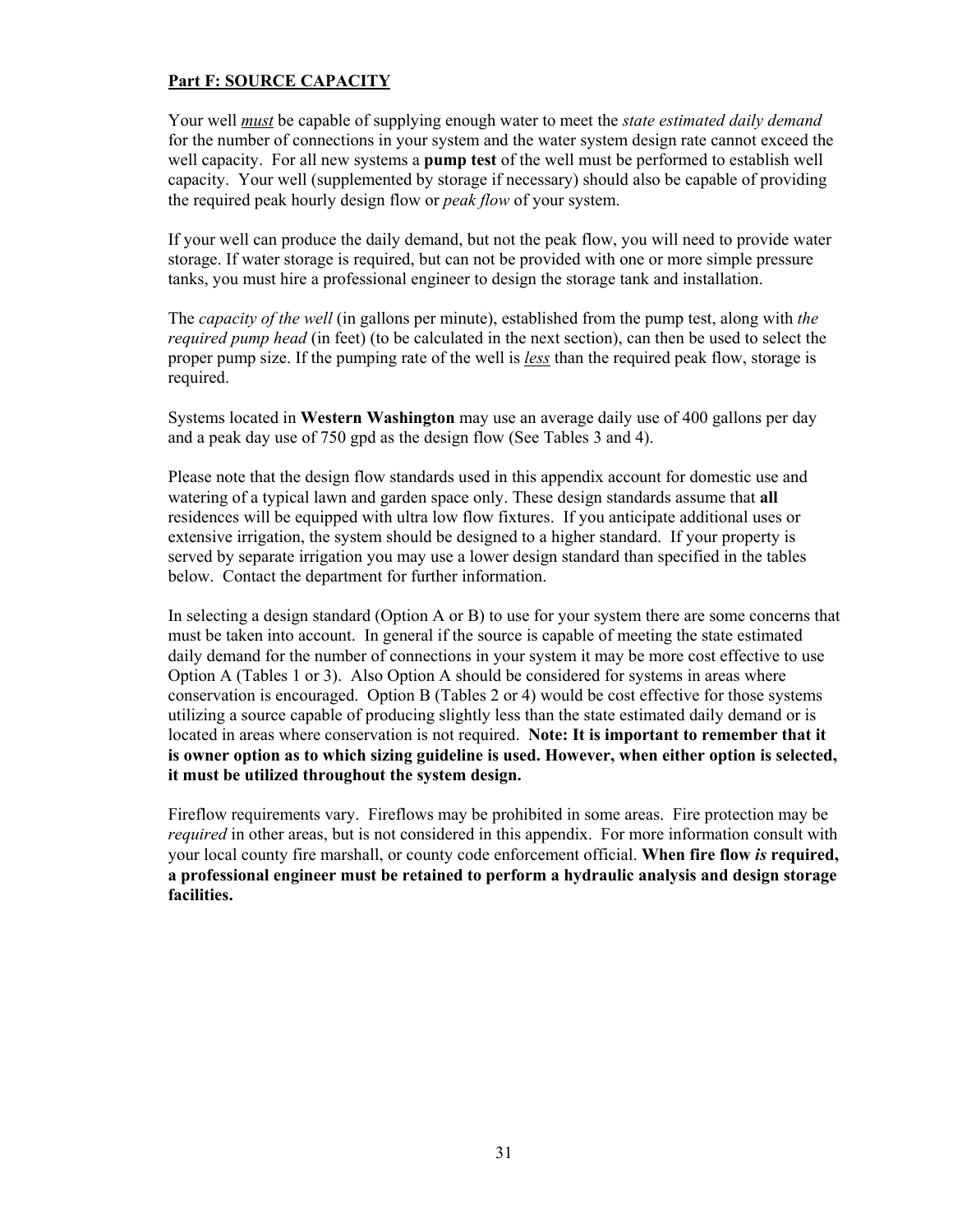Systems located in **Western Washington**, refer to Table 3 or 4 to determine the required maximum instantaneous (peak) flows, and minimum daily production for your system.

| <b>MAXIMUM INSTANTANEOUS DEMAND (MID) FLOWS AND MINIMUM DAILY</b><br>PRODUCTION FOR WATER SYSTEMS WITH ONE TO NINE CONNECTIONS |     |      |      |      |      |      |      |      |      |  |
|--------------------------------------------------------------------------------------------------------------------------------|-----|------|------|------|------|------|------|------|------|--|
| <b>NUMBER OF</b><br><b>CONNECTIONS</b>                                                                                         |     |      | 3    | 4    |      | 6    | 7    | 8    | q    |  |
| MID (GPM)                                                                                                                      | 15  | 17   | 19   | 21   | 23   | 25   | 27   | 29   | 31   |  |
| <b>REQUIRED MINIMUM</b><br><b>DAILY PRODUCTION</b><br>$(GPD)$ *                                                                | 750 | 1500 | 2250 | 3000 | 3750 | 4500 | 5250 | 6000 | 6750 |  |
| (GPM)                                                                                                                          | 1.0 | 1.2  | 1.6  | 2.1  | 2.7  | 3.2  | 3.7  | 4.2  | 4.7  |  |

# **TABLE 3: OPTION A- WESTERN WASHINGTON**

\*Note: Required Minimum Daily Production Levels reduced to comply with the requirements for Ultra Low Flow Plumbing Fixtures in new buildings. GPM = gallons per minute, GPD = gallons per day

# **TABLE 4: OPTION B- WESTERN WASHINGTON**

| <b>MAXIMUM INSTANTANEOUS DEMAND (MID) FLOWS AND MINIMUM DAILY</b><br>PRODUCTION FOR WATER SYSTEMS WITH ONE TO NINE CONNECTIONS |     |      |      |      |      |      |      |      |      |  |  |
|--------------------------------------------------------------------------------------------------------------------------------|-----|------|------|------|------|------|------|------|------|--|--|
| <b>NUMBER OF</b><br><b>CONNECTIONS</b>                                                                                         |     |      | 3    | 4    | 5    | 6    |      | 8    |      |  |  |
| MID (GPM)                                                                                                                      | 20  | 22.1 | 24.2 | 26.3 | 28.4 | 30.5 | 32.6 | 34.7 | 36.8 |  |  |
| <b>REQUIRED MINIMUM</b><br><b>DAILY PRODUCTION</b><br>$(GPD)$ *                                                                | 750 | 1500 | 2250 | 3000 | 3750 | 4500 | 5250 | 6000 | 6750 |  |  |
| (GPM)                                                                                                                          | 1.0 | 1.2  | 1.6  | 2.1  | 2.7  | 3.2  | 3.7  | 4.2  | 4.7  |  |  |

\*Note: Required Minimum Daily Production Levels reduced to comply with the requirements for Ultra Low Flow Plumbing Fixtures in new buildings. GPM = gallons per minute, GPD = gallons per day

Knowing the peak and daily demands for *your* system, you can now proceed to determine the **required pump head**. The required pump head (usually expressed in feet) is the equivalent height of a column of water above it that the pump must work against in order to deliver the design flow at the desired pressure to a specified point.

The required pump head will depend on whether storage is required.

**For a system that requires no storage**, the required minimum pump head (also called the total operating head) includes the vertical distance from the pumping level in the well (static water level plus draw-down) to ground surface (A), plus any elevation difference between ground surface at the well head and the point of delivery (B), plus the maximum frictional losses that can occur in the system (this is converted to an equivalent amount of head)  $(C)$ , plus a residual head (70 ft.) necessary to maintain the required pressure of 30 psi at each residence (D). (See Fig. 1)

**If storage** *is* **required**, the *well pump* head is the elevation difference from pumping level in the well to the storage tank, plus any headloss (residual=0). The *booster pump* head is the elevation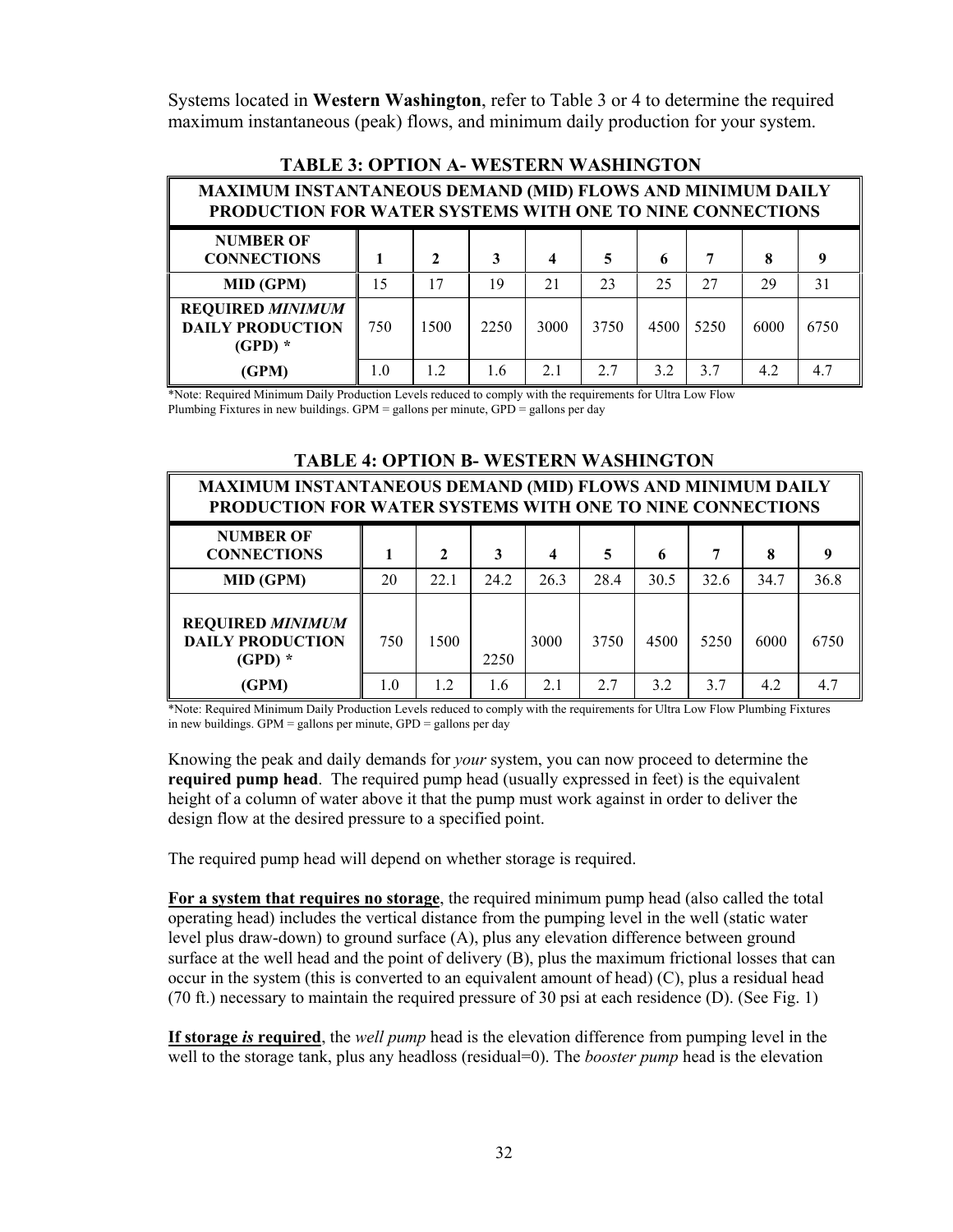difference from the booster pump to the residence  $(B)$  plus headloss and a 70 ft. residual  $(C+D)$ . (See Fig.2) Elevation differences can be positive, negative or zero.

To calculate the required pump head you will need to perform a *hydraulic analysis* in order to figure what the maximum headloss will be in your distribution system. To perform a hydraulic analysis you must first complete your system layout sketch, including elevation differences, pipe material, pipe diameter and distances of pipe runs. Use Table 2 to determine headloss for various PVC\* pipe diameters at varying maximum design (peak) flows. With this information complete your hydraulic analysis in the space provided. (\*Table 2 headloss figures assume plastic (PVC) pipe is used - this is the most commonly available piping and results in the least headloss)

For systems built on level terrain (maximum elevation difference of 40 feet) using **2 inch diameter PVC pipe or larger**, with a maximum length of pipe run of 300 feet, no hydraulic analysis is necessary (use headloss  $= 0$ ).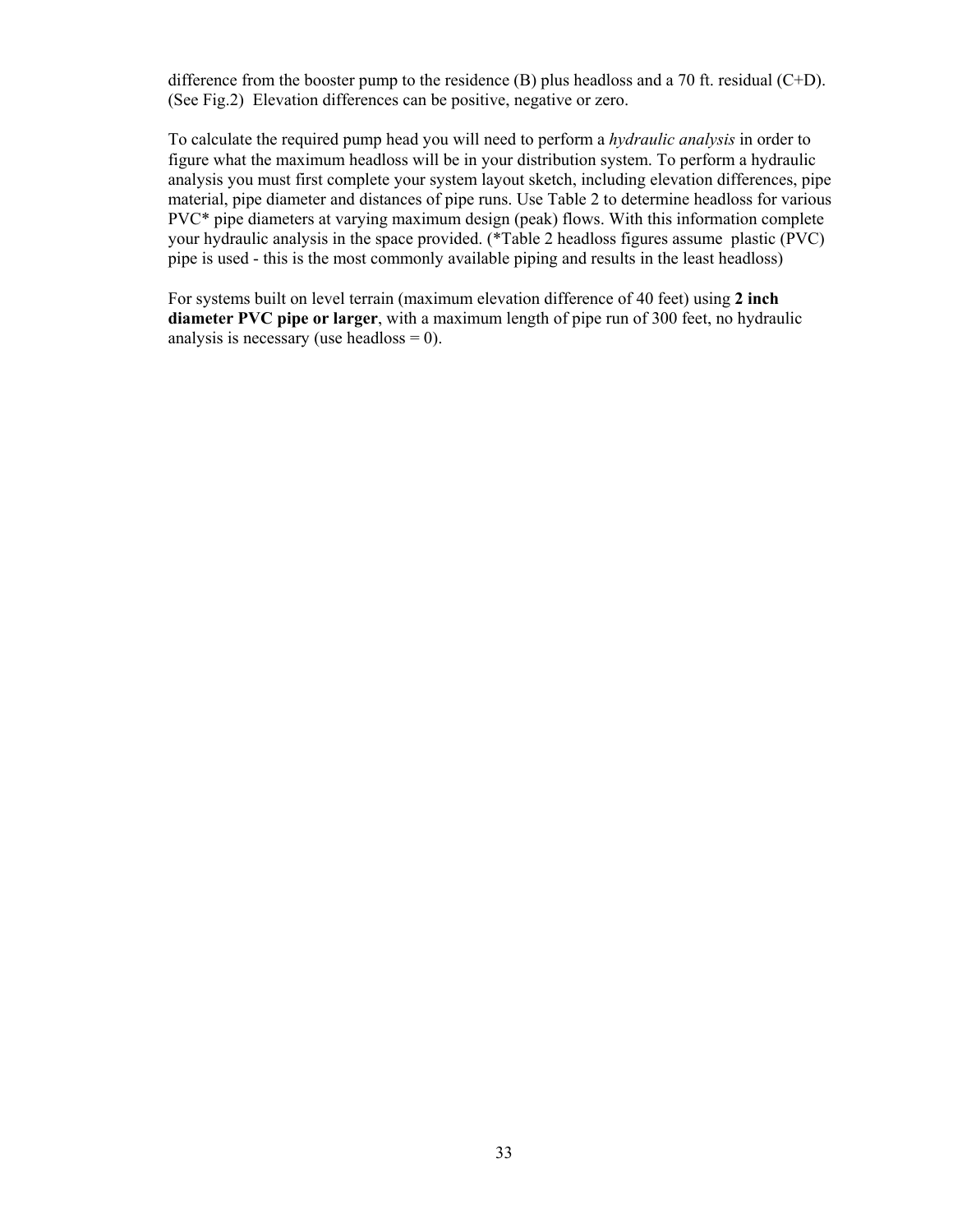# **REQUIRED PUMP HEAD**



# **FIGURE 1**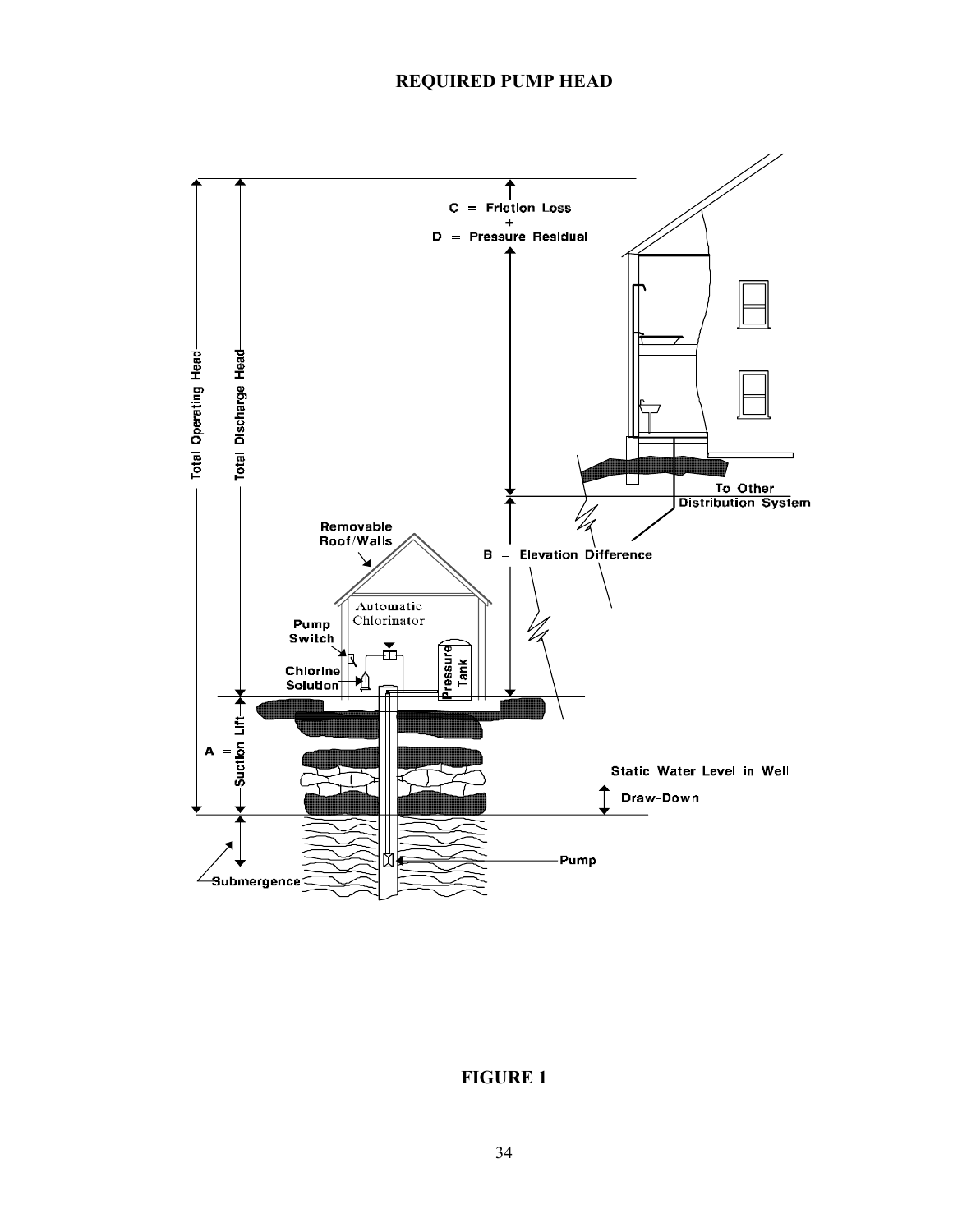#### **REQUIRED PUMP HEAD**

#### **For Well Pump**

Required Pump Head - expressed as follows:

Total Operating Head =  $A + B + C + D$ 

- $A =$  Total well lift, from pumping level in well to ground surface, in ft.
- B = System elevation difference, from point of discharge to point of delivery of water, in ft.
- $C =$  Friction losses, expressed in ft.
- $D =$  Pressure residual (30 psi), expressed in ft. (70 ft.)

 $A + B$  = Static Head (Total)

NOTE: B may be positive, negative or zero.

If zero, there is no effect.

If positive, it is added into the required pumphead as above.

If negative, it should be treated as zero unless greater than 50 ft., then will be subtracted.





#### **For Booster Pump**

Required Pump Head - B, C & D are for a well pump. Again B may be positive, negative or zero.

If zero, the required head  $= B + D$ 

If positive, the required head =  $B + C + D$ 

If negative, the required head  $=$  same as for zero, unless C is greater than 70 ft. to the first service. At that point, the gravity head available may be so great that no pump with be necessary.

#### **FIGURE 2**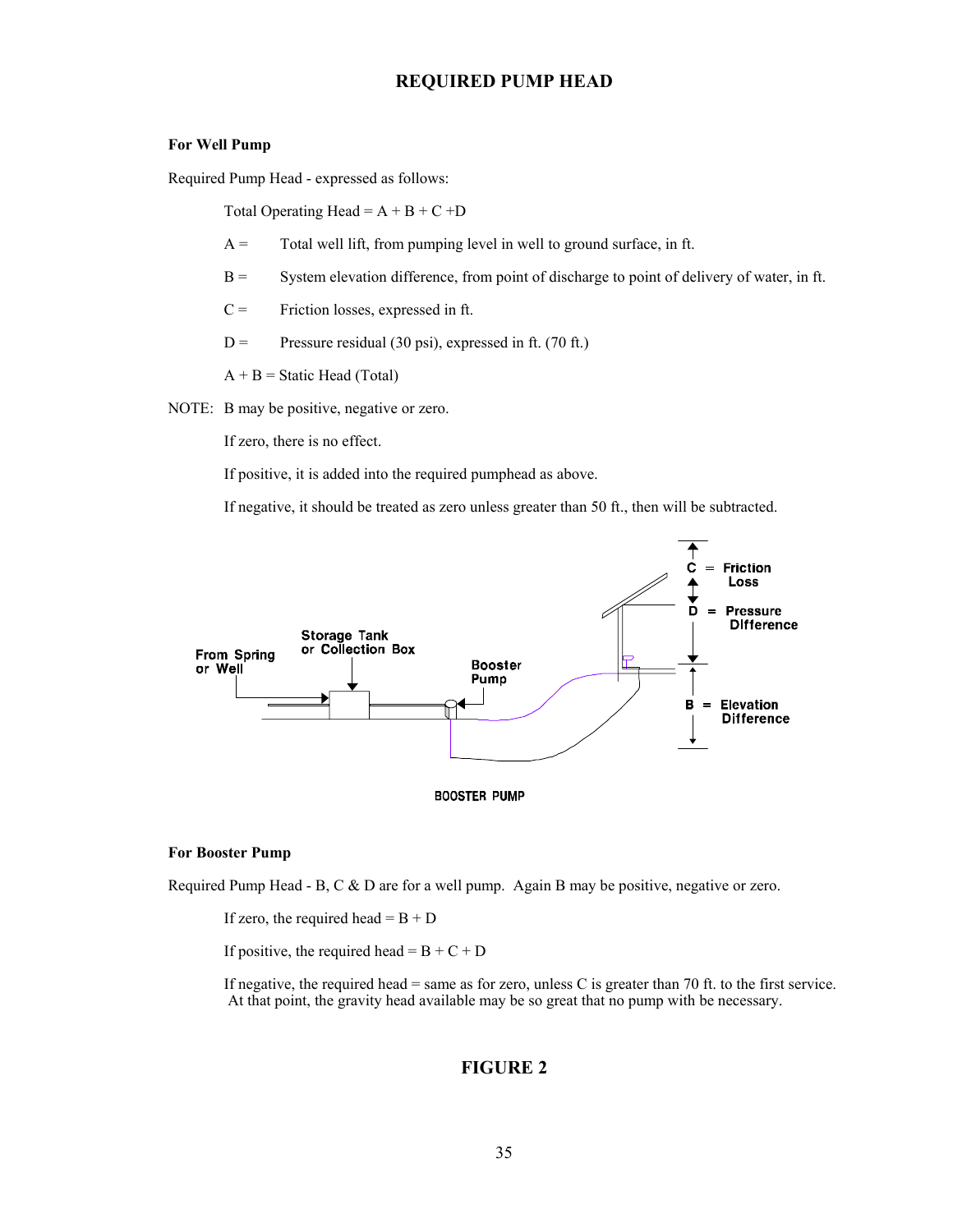# **TABLE 5- OPTION A**

|                           | 1/15 | 2/17 | 3/19 | 4/21  | 5/23                                           | 6/25  | 7/27  | 8/29  | 9/31  |
|---------------------------|------|------|------|-------|------------------------------------------------|-------|-------|-------|-------|
| PIPE DIAMETER<br>(INCHES) |      |      |      |       |                                                |       |       |       |       |
|                           |      |      |      |       | ** HEADLOSS PER 100 FEET OF PVC PIPE (IN FEET) |       |       |       |       |
| $3/4*$                    | 59.7 | 75.3 | 92.5 | 111.3 | 131.7                                          | 153.7 | 177.2 | 202.3 | 228.8 |
| $1*$                      | 14.7 | 18.6 | 22.8 | 27.5  | 32.5                                           | 37.9  | 43.7  | 49.9  | 56.4  |
| 11/4                      | 5.0  | 6.3  | 7.7  | 9.3   | 11.0                                           | 12.8  | 14.8  | 16.8  | 19.1  |
| 11/2                      | 2.0  | 2.6  | 3.2  | 3.8   | 4.5                                            | 5.3   | 6.1   | 6.9   | 7.9   |
| 13/4                      | 1.0  | 1.2  | 1.5  | 1.8   | 2.1                                            | 2.5   | 2.9   | 3.3   | 3.7   |
| $\overline{2}$            | 0.5  | 0.6  | 0.8  | 0.9   | 1.1                                            | 1.3   | 1.5   | 1.7   | 1.9   |
| 3                         | 0.1  | 0.1  | 0.1  | 0.1   | 0.2                                            | 0.2   | 0.2   | 0.2   | 0.3   |
| $\overline{4}$            | 0.0  | 0.0  | 0.0  | 0.0   | 0.0                                            | 0.0   | 0.1   | 0.1   | 0.1   |
| 6                         | 0.0  | 0.0  | 0.0  | 0.0   | 0.0                                            | 0.0   | 0.0   | 0.0   | 0.0   |

# **NO. CONNECTIONS / DESIGN FLOW (GPM)**

\* PROVISION IS MADE IN THE HEADLOSS TABLE FOR ANALYSIS USING 3/4 AND 1 INCH PIPE. HOWEVER, EXTENSIVE USE OF THESE PIPE SIZES IS NOT<br>RECOMMENDED, SINCE IT RESULTS IN VERY LARGE HEADLOSS, REQUIRING A LARGER, MORE EXPENSIVE P \*\* Values calculated using Hazen-Williams formula assuming smooth (PVC) pipe and CH 140.

# **TABLE 6- OPTION B**

# **NO. CONNECTIONS / DESIGN FLOW (GPM)**

|                | 1/20      | 2/22.1  | 3/24.2    | 4/26.3  | 5/28.4                                         | 6/30.5    | 7/32.6    | 8/34.7        | 9/36.8 |
|----------------|-----------|---------|-----------|---------|------------------------------------------------|-----------|-----------|---------------|--------|
| PIPE DIA.      |           |         |           |         |                                                |           |           |               |        |
| (")            |           |         |           |         |                                                |           |           |               |        |
|                |           |         |           |         | ** HEADLOSS PER 100 FEET OF PVC PIPE (IN FEET) |           |           |               |        |
| $3/4*$         | 108.3     | 130.3   | 154.1     | 179.8   | 207.2                                          | 236.4     | 267.4     | 300.2         | 334.6  |
| $1*$           | 26.7      | 32.1    | 38.0      | 44.3    | 51.1                                           | 58.3      | 66.0      | 74.0          | 82.5   |
| 11/4           | 9.0       | 10.9    | 12.8      | 15.0    | 17.3                                           | 19.7      | 22.3      | 25.0          | 27.9   |
| 11/2           | 3.7       | 4.5     | 5.3       | 6.2     | 7.1                                            | 8.1       | 9.2       | 10.3          | 11.5   |
| 13/4           | 1.8       | 2.1     | 2.5       | 2.9     | 3.4                                            | 3.8       | 4.3       | 4.9           | 5.4    |
| 2              | .90       | 1.1     | 1.3       | 1.5     | 1.8                                            | 2.0       | 2.3       | 2.5           | 2.8    |
| 3              | $\cdot$ 1 | $\cdot$ | $\cdot$ 2 | $\cdot$ | $\cdot$                                        | $\cdot$ 3 | $\cdot$ 3 | $\mathcal{A}$ | .4     |
| $\overline{4}$ | 0.0       | 0.0     | 0.0       | 0.1     | 0.1                                            | 0.1       | 0.1       | 0.1           | 0.1    |
| 6              | 0.0       | 0.0     | 0.0       | 0.0     | 0.0                                            | 0.0       | 0.0       | 0.0           | 0.0    |

\*PROVISION IS MADE IN THE HEADLOSS TABLE FOR ANALYSIS USING 3/4 AND 1 INCH PIPE. HOWEVER, EXTENSIVE USE OF THESE PIPE SIZES IS NOT RECOMMENDED, SINCE IT RESULTS IN VERY LARGE HEADLOSS, REQUIRING A LARGER, MORE EXPENSIVE PUMP IN MANY CASES

\*\* Values calculated using Hazen-Williams formula assuming smooth (PVC) pipe and CH 140.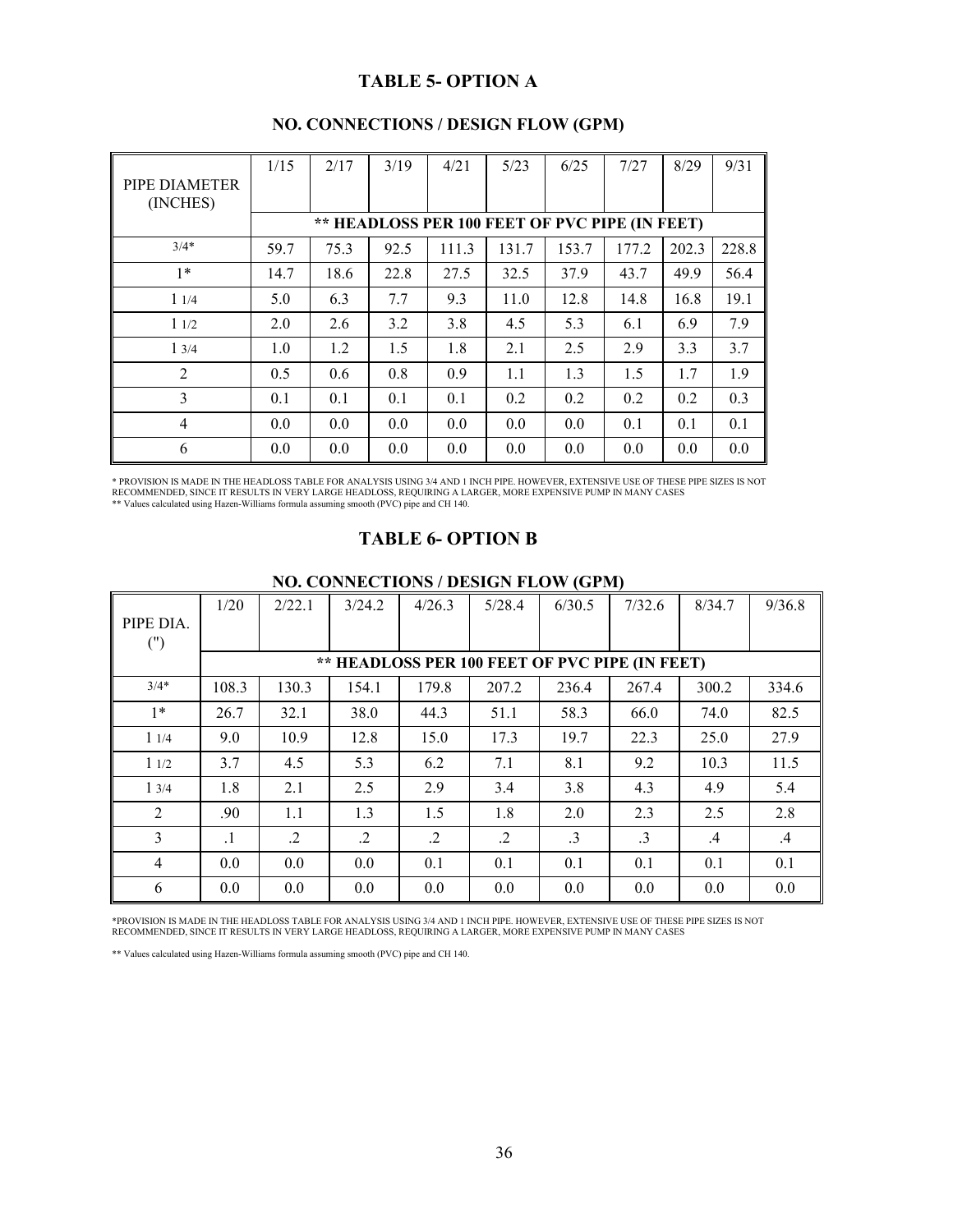The calculations for pipe headloss are performed as follows:

- 1. Refer to the system layout sketch. The system is broken into links; a,b,c,d,e, etc., (see example A at end of this section). In the example, the analysis for the pairs of services 1 and 2, 3 and 4, and 5 and 6, are performed only once. This is because the pipe type, lengths and flows are the same for each of these pairs. There is no need to repeat calculations unnecessarily.
- 2. Using information from your system layout sketch, enter the pipe information (material, diameter and length) for each link leading to a given connection into each of the appropriate columns in the hydraulic analysis table. Enter the number of services (connections) downline from each link in the next column. Enter the peak flow from Table 1 that corresponds to the number of downline services in the next column. Enter the headloss per 100 feet of pipe from Table 5 that corresponds to the peak flow for that diameter pipe in the next column. Multiply the headloss per 100 feet by the number of hundred feet of pipe in each link and enter that figure in the last column (example - 480 feet of pipe  $= 4.8$  times headloss per 100 feet).
- 3. For each connection in your distribution system, add up the headloss associated with each link leading to that service and enter it in the chart under "TOTAL".
- 4. When the total headloss for each connection has been calculated, compare the values and use the greatest value obtained anywhere in your system for the headloss when completing Table B (Required Pump Head).

For further clarification of calculating headloss, refer to the following example problem. Please note that this example utilizes Option A throughout the example.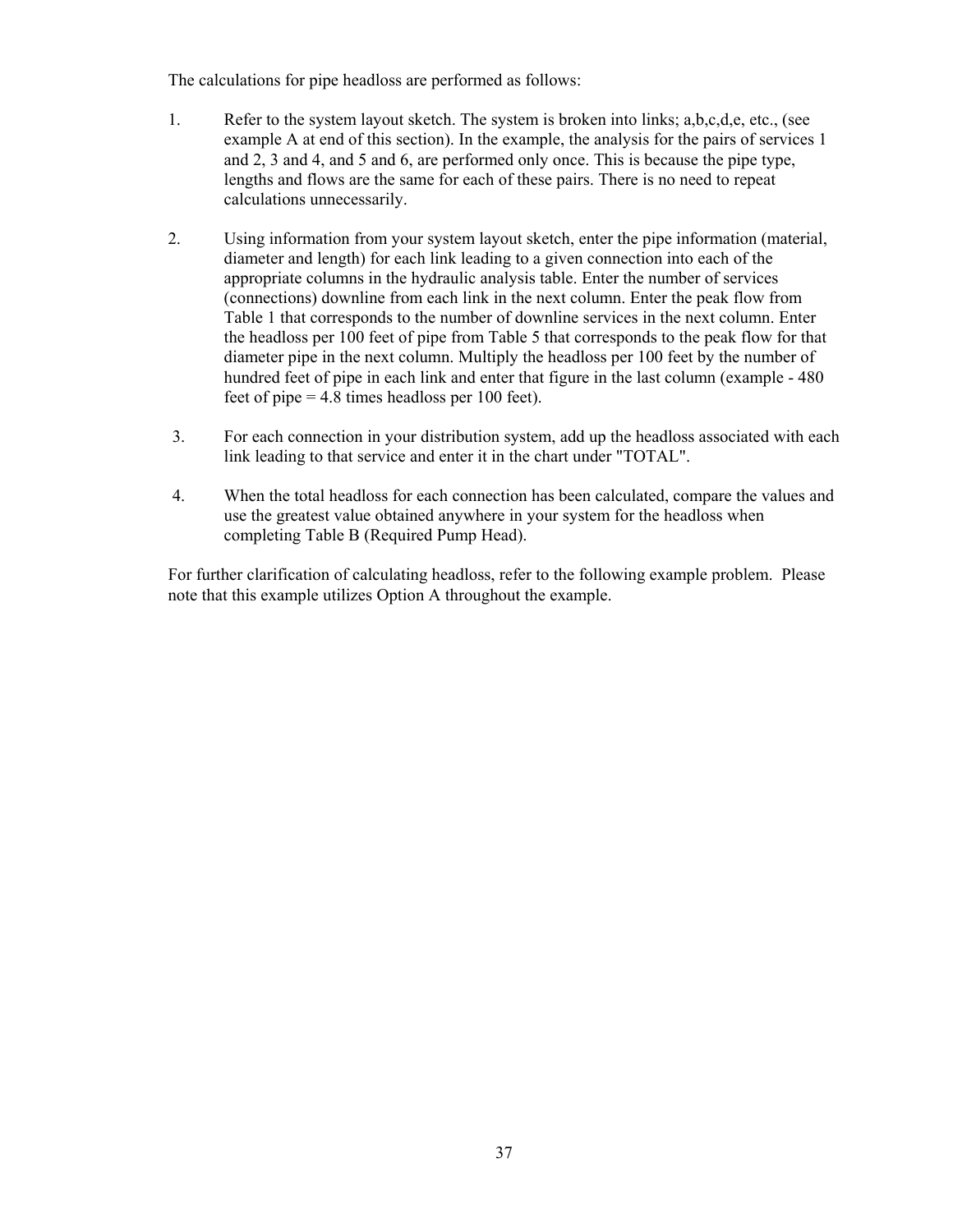| <b>From:</b> | To: | <b>Connections:</b> | <b>MID</b> | <b>Diameter</b> | <b>Headloss</b><br>per 100' | Length | <b>Total</b><br><b>Headloss</b> |
|--------------|-----|---------------------|------------|-----------------|-----------------------------|--------|---------------------------------|
| Well         | А   |                     | 31         | 2"              | 0.30                        | 280    | 0.84                            |
| A            | В   |                     | 21         | 2"              | 0.86                        | 90     | 0.77                            |
| В            | C   |                     | 17         | 2"              | 0.73                        | 210    | 1.53                            |
| A            | D   |                     | 23         | 2"              | 1.08                        | 170    | 1.84                            |
| D            | E   |                     | 19         | 2"              | 0.86                        | 70     | 0.60                            |

 **TABLE A - Headloss**

Where: MID = Maximum Instantaneous Demand. The value used is from either Tables 1 or 3-Option A. If using Option B refer to Tables 2 or 4 for values.

Headloss per 100 ft. = Friction loss through PVC pipe. These values are from Table 5 since Option A is being used. If Option B were used, the values would be from Table 6.

Headloss per 100 feet = See Table 5 or 6.

Headloss = Headlosses of the system at that point. To determine this figure multiply the friction loss by the length of pipe and divide this result by 100.

Having calculated what the maximum headloss will be in your distribution system, you can complete the section for well pumps in Table B to determine what the Required Pump Head is.

# **Pumping Equipment**

The Required Pump Head is the sum of the static head of the well, the residual head, and the greatest headloss determined in the hydraulic analysis.

The Static Head is the distance in feet from the water surface in the well during pumping to the point to which water service is to be delivered. In other words the Static Head is the summation of Static water level, the amount of draw down during pumping and the increase in elevation between the well and the highest service connection.

The Residual Head is the pressure required at each connection in the system. The pressure required is 30 psi or 70 feet residual. (To convert psi to feet of water multiply by 2.307)

Headloss is the equivalent distance in feet that the pump must work against due to the resistance of pipe friction and similar causes.

As an example, if one were to assume that the well in Example 1 above was 250 feet deep with a static head of 220 feet, one could complete Table B on the following page.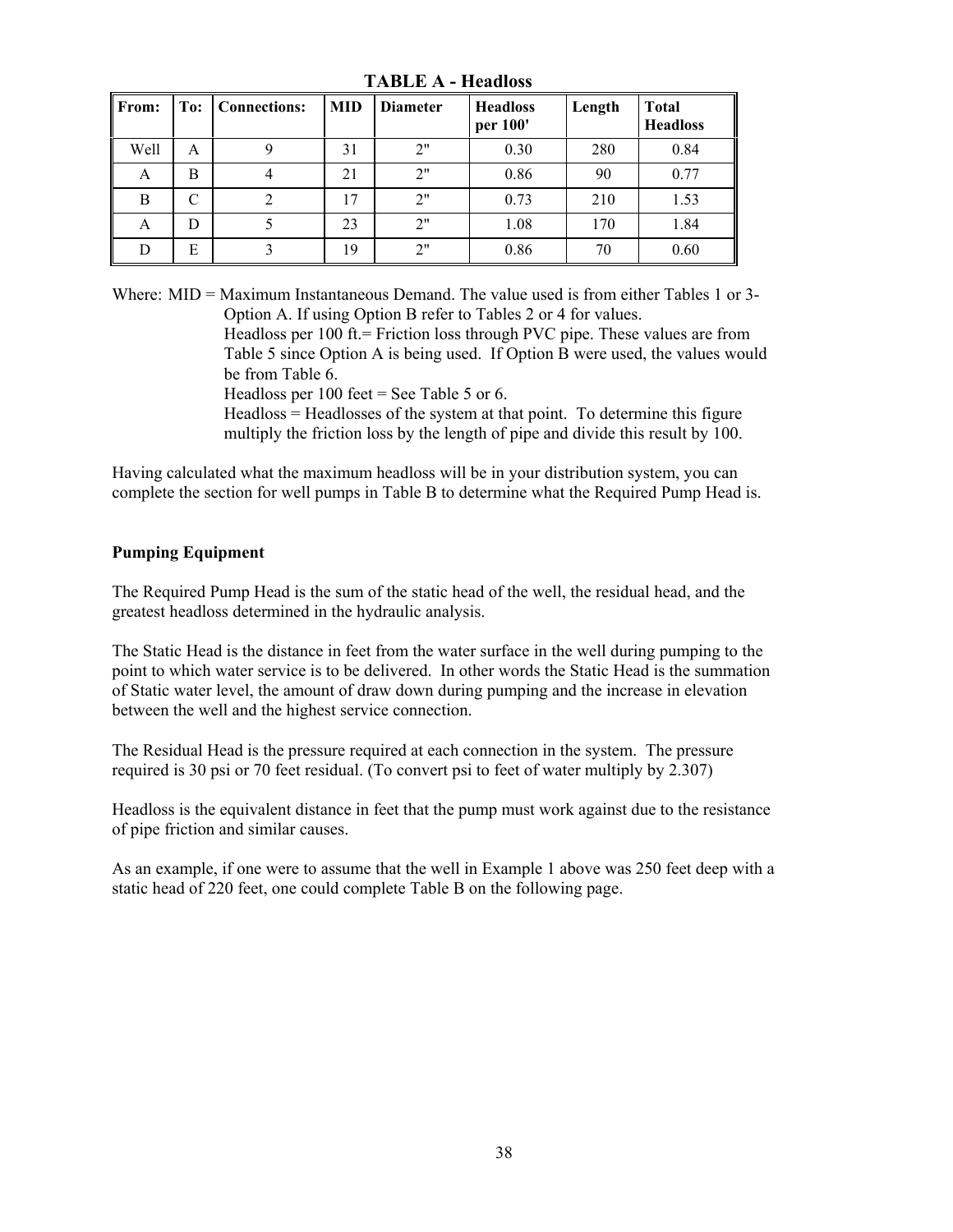|                                                                         | ruole B - Requireu I ump Heug |                                      |
|-------------------------------------------------------------------------|-------------------------------|--------------------------------------|
|                                                                         | <b>WELL PUMP</b>              | PUMP #2 (BOOSTER PUMP IF<br>NEEDED)Q |
| DISTANCE FROM PUMPING LEVEL IN<br>WELL TO GROUND SURFACE (WELL<br>HEAD) | <b>220 FEET</b>               | ------FEET                           |
| ELEVATION DIFFERENCE FROM WELL<br>HEAD TO POINT OF DELIVERY             | 10 FEET                       | ------FEET                           |
| <b>GREATEST HEADLOSS</b><br>(Note: This number from hydraulic analysis) | 1.84 FEET                     | ------FEET                           |
| PRESSURE RESIDUAL HEAD (30 PSI = 70<br>FEET OF HEAD)                    | <b>70 FEET</b>                | ------FEET                           |
| TOTAL REQUIRED PUMP HEAD                                                | <b>302 FEET</b>               | ------FEET                           |

# **Table B- Required Pump Head**

 **For Booster pumps a licensed Professional Engineer is required.**

Knowing the required pump head (in feet) and the pump rate your well is capable of (in gpm), you can select the pump that best fits your needs. Enter the requested pump information in PARTS F-3 and 4 on page 12 of the workbook and attach pump curve and specifications.

#### **Booster Pumps**

In situations where booster pumping is performed, the calculation is the same as for a well pump sizing. Most frequently this calculation will be necessary when the storage requirement is so large (and expensive) that it cannot be provided utilizing a pressure tank. For booster pump sizing the second half of Table B should be completed. Enter the requested information in Part F, #5 on page 13 of the workbook and attach pump curve and specifications. **NOTE: If the system requires booster pumping, the system must be designed by a professional engineer.**

#### **Pumphouses**

If a pumphouse is to provided, it should be installed above the surface of the ground (see Figure 3). The pumphouse floor should be watertight, preferably concrete, and should slope uniformly away in all directions from the well casing or pipesleeve. It should be unnecessary to use an underground discharge connection if the pumphouse is insulated and heated. For individual pumphouses adequate lighting and a thermostatically controlled electric heater should be provided.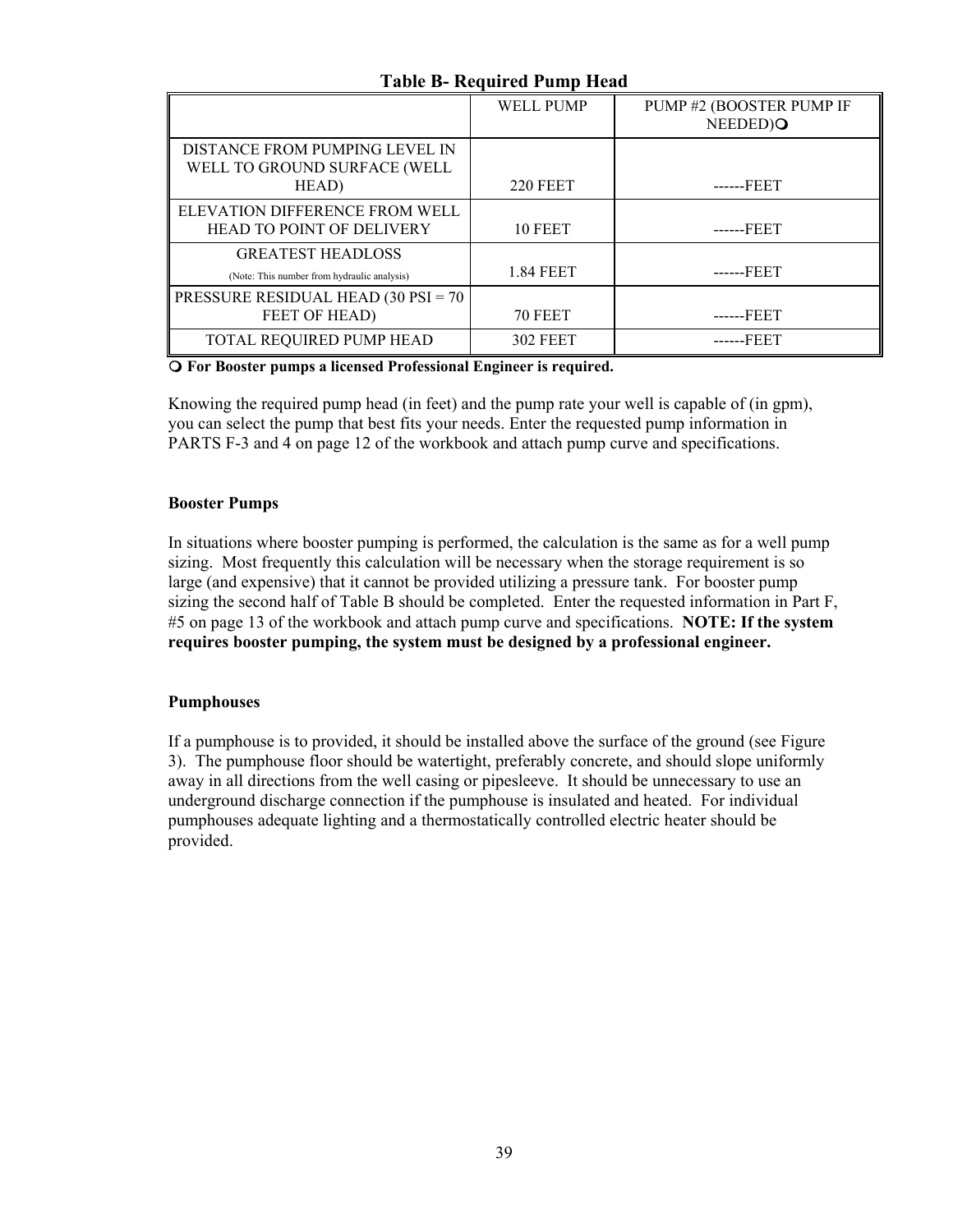# **Typical Pumphouse**

(Not Drawn to Scale)

# **NOTE:**

- a) The roof may be one surface, sloping, with a hatch.
- b) There should normally be one foot access between the wall and equipment.
- c) A pitless unit or submersible pump may be installed when approved by the Local Health Agency.
- d) Plumbing should be installed for pumping to waste.
- e) Where chlorination is practiced, provisions must be made for an adequate chlorine chamber.



# **FIGURE 3**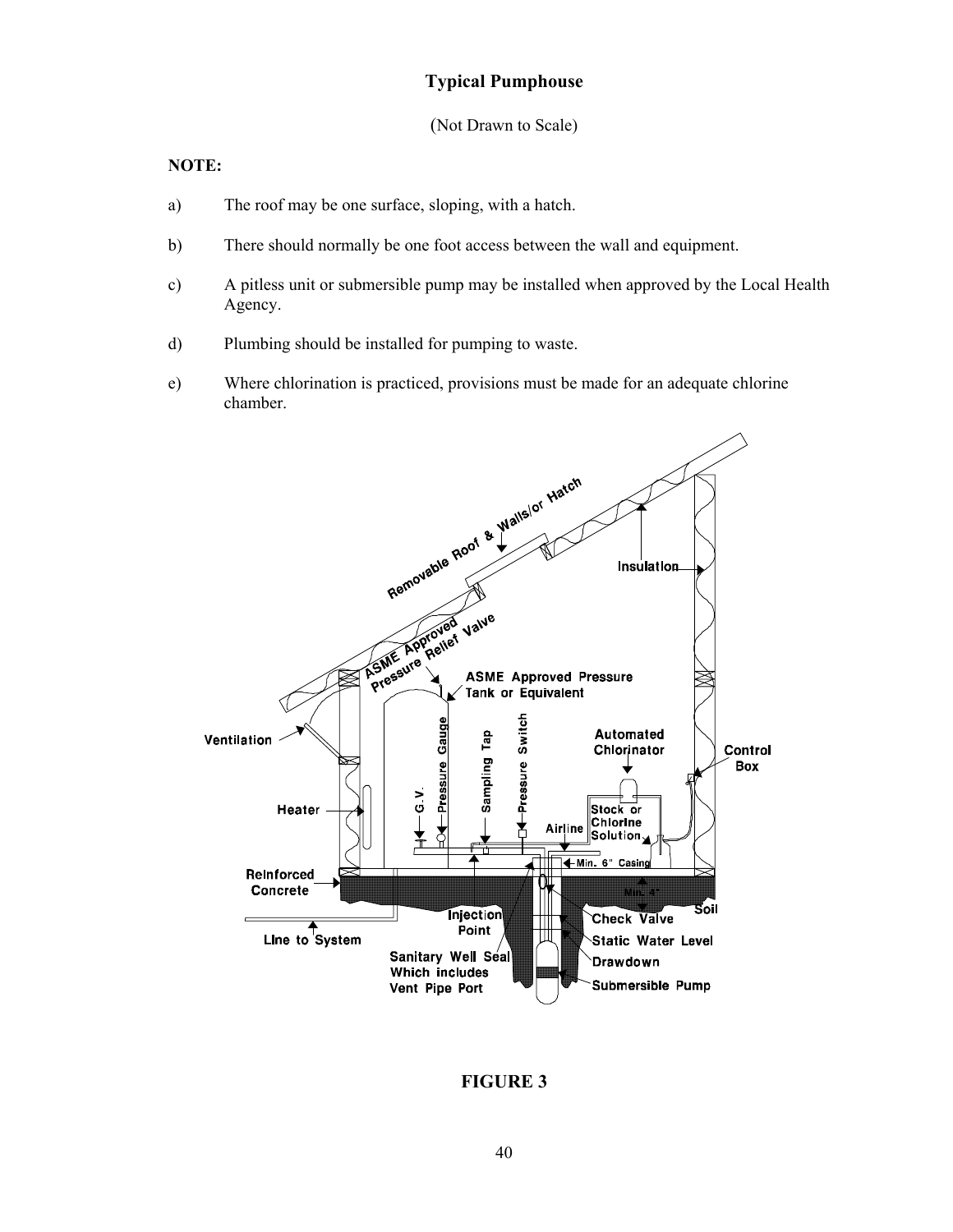# **Part G: PRESSURE TANK/STORAGE FACILITIES**

If the pumping rate capacity of your well is *less* than the required peak flow listed for the number of connections *you have* in one of the MID Tables (Table 1,2,3 or 4), you will need to provide storage. If nonpressurized storage is required a professional engineer must be consulted. The volume of storage (called equalizing storage) required can be calculated by either Option A or Option B below: (**Reminder: Once you choose between Option A and Option B for sizing guidelines, you must follow through the entire workbook with the method selected.**)

 **OPTION A:** EQUALIZING STORAGE = (MID-PUMP RATE OF WELL) x 150 MIN.

As an example utilizing Option A, if you are designing a 4-connection system and the pump rate of your well is 20 gpm, you will need  $(21 \text{ gpm} - 20 \text{ gpm}) \times 150 \text{ minutes} = 150$ gallons of storage.

 **OPTION B:** EQUALIZING STORAGE = (MID-PUMP RATE OF WELL) X 20 MIN.

Utilizing Option B, if you are designing a 4-connection system and the pump rate of your well is 20 gpm, you will need  $(26.3$  gpm - 20 gpm) x 20 minutes = 126 gallons of storage.

If storage is required, complete PART G - 2 on page 14 of the workbook.

# **1. PRESSURE TANKS**

When pressure tanks are utilized, they must be of a type approved by the American Society Of Mechanical Engineers (ASME), or built to ASME standards in order to avoid danger of explosion. Whenever a pressure tank is installed, an ASME pressure relief valve must also be installed.

Pressure tanks can be used in a system to provide pump protection from excessive cycling. (By storing (air) pressure and some water (a portion of which is called *working storage*, i.e.the volume that can be withdrawn between pumping cycles) in your system, they eliminate the need for your pump to turn on every time a small amount of water is used.

A pressure tank is generally used for pump protection. In system of nine or fewer connections, where only a **limited** amount of storage is necessary, storage can sometimes be provided by installation of additional pressure tanks.

**There are two basic types of pressure tanks, classified as either "conventional" tanks or "bladder" tanks.** Conventional tanks are those that allow air-water contact whereas bladder tanks have some type of membrane separating the air from the water. In either type, maintaining the proper air vs. water volume is important to the efficient operation of the tank. Some mechanism for recharging the pressure tank with air is needed. This is generally a system using a small compressor or snifter valve arrangement.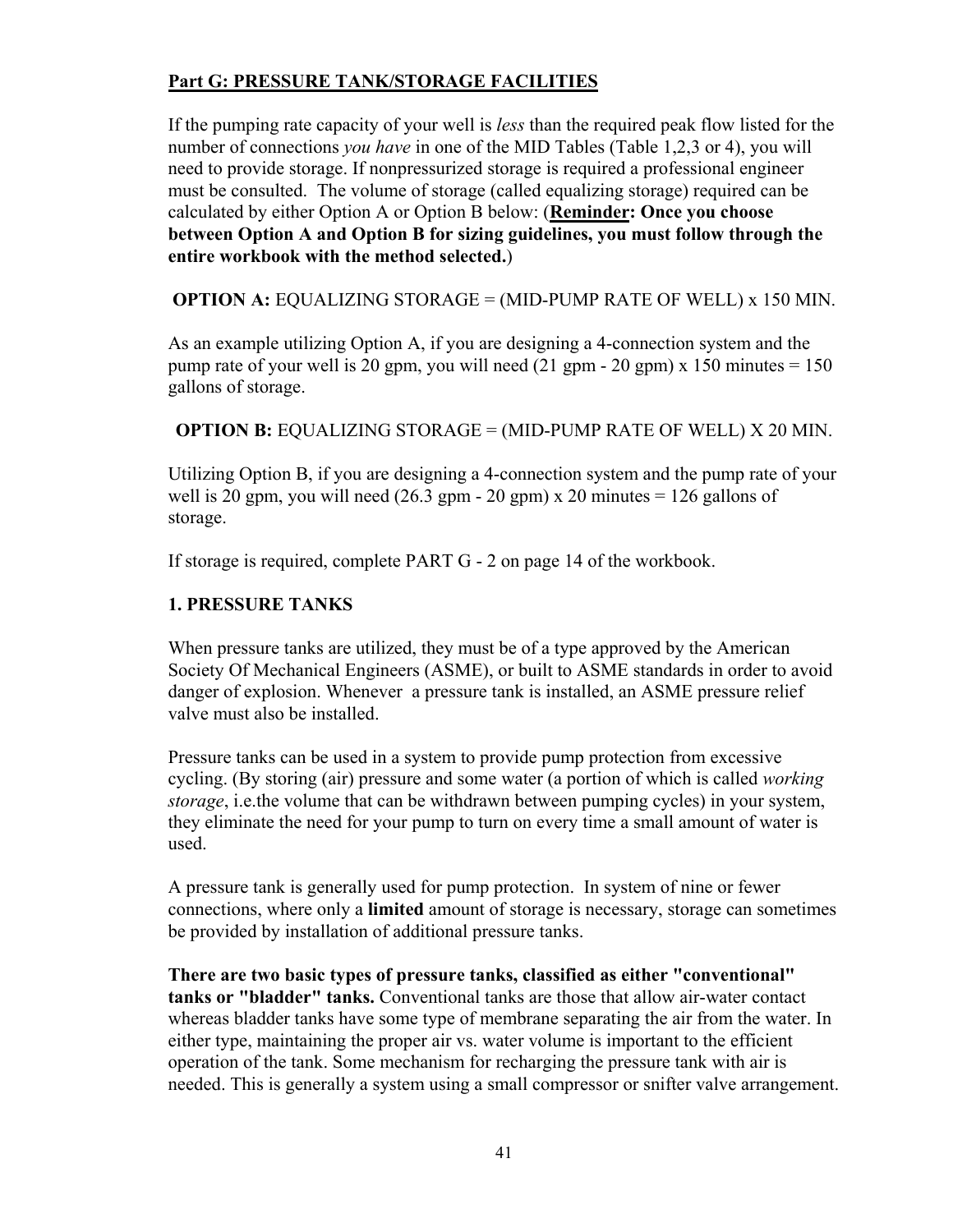# **PRESSURE TANK SIZING**

# **A. CONVENTIONAL TANKS:**

In sizing conventional tanks, the working storage is first calculated, then a table will be used to select the actual pressure tank size.

- (A) If a tank is sized for pump protection only, the following formula may be used: **WORKING STORAGE = (2.5 X PUMP RATE)**.
- (B) When the tank is sized for pump protection and equalizing storage, the required equalizing storage (if it is not too much) becomes the *working storage* of the pressure tank and can be calculated using the larger of the value calculated in (A) or (B) **WORKING STORAGE = (MID - PUMP RATE) X 150** or **WORKING STORAGE = (MID - PUMP RATE) X 20**

Once a value for *working storage* volume has been determined (either A or B), refer to TABLE 4 to select the *actual storage* tank size. For the selected pressure range, select the value in the corresponding vertical working storage column. The top value in each box is the horizontal model, and the bottom value is the vertical type.

Before using this table you will need to determine what will be the minimum pressure setting. Minimum pressure setting (in psi) = [elevation difference from well head to point of delivery (in ft.) + maximum headloss in system (in ft.) + 70 ft. residual head] x .433. If this value is not an even increment of 10, select the next highest minimum pressure (example: min. press. setting =  $(0 + 9 + 70)$  x .433 = 34.2 psi so select 40/60 psi pressure range in TABLE 4.

Similarly, if you can't find the exact value you calculated for working storage in TABLE 4, it is suggested that you choose the next highest value in the table.

| PRESSURE RANGE<br><b>LOW PRESSURE/</b><br><b>HIGH PRESSURE</b> |      | WORKING STORAGE (A OR B) IN GALLONS |      |      |      |       |       |       |       |       |       |       |
|----------------------------------------------------------------|------|-------------------------------------|------|------|------|-------|-------|-------|-------|-------|-------|-------|
|                                                                | 25   | 50                                  | 75   | 100  | 150  | 200   | 250   | 300   | 350   | 400   | 450   | 500   |
| $30 / 50$ (psi)                                                | 109/ | 223/                                | 333/ | 370/ | 594/ | 749/  | 965/  | 1110/ | 1371/ | 1517/ | 1755/ | 1874/ |
|                                                                | 93   | 186                                 | 296  | 370  | 594  | 749   | 965   | 1110  | 1371  | 1517  | 1755  | 1874  |
| $40/60$ (psi)                                                  | 135/ | 260/                                | 370/ | 489/ | 712/ | 965/  | 1160/ | 1371/ | 1636/ | 1874/ | 2045/ | 2338/ |
|                                                                | 113  | 260                                 | 370  | 489  | 712  | 821   | 962   | 1183  | 1371  | 1636  | 1874  | 1993  |
| $50/70$ (psi)                                                  | 137/ | 296/                                | 405/ | 542/ | 712/ | 1089/ | 1183/ | 1398/ | 1636/ | 1874/ | 2112/ | 2338/ |
|                                                                | 137  | 260                                 | 370  | 489  | 712  | 962   | 1183  | 1398  | 1636  | 1874  | 2112  | 2338  |
| $60 / 80$ (psi)                                                | 156/ | 333/                                | 436/ | 533/ | 806/ | 1089/ | 1371/ | 1636/ | 1874/ | 2112/ | 2609/ | 2632/ |
|                                                                | 137  | 260                                 | 436  | 806  | 806  | 1089  | 1371  | 1636  | 1874  | 2112  | 2609  | 2632  |

 **TABLE 7 AVAILABLE HORIZONTAL / VERTICAL COMMERCIAL TANK SIZES**

Example: Pump Rate = 25 gpm

For pump protection only (A) use formula

 $2.5 \times 25 = 62.5$  gal.

For seven connections, design flow is 27 gpm. Storage required is

 $(27 - 25)$  x  $150 = 300$  gal (B) (use larger value B)

For 40 / 60 psi pressure range, vertical tank selected is 1183 gallons.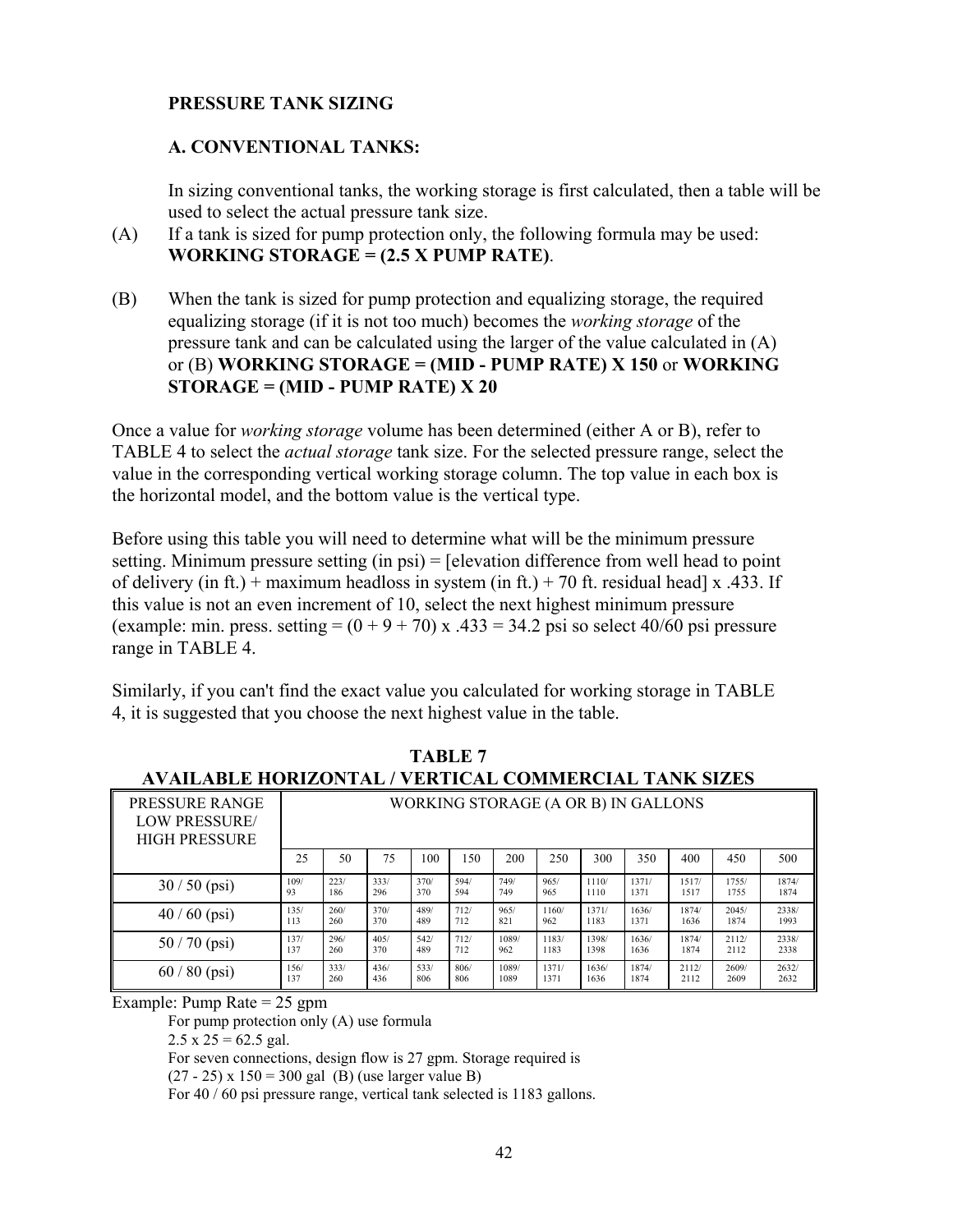#### **B. BLADDER TANK SIZING:**

Bladder tanks are mainly used for pump protection. The procedure for selecting or sizing bladder tanks differs from that used for conventional tanks in that the actual tank size is selected first and then the number of that size tank needed to provide pump protection is determined. The low operating pressure is calculated in a similar fashion as with conventional tanks, but the bladder tank must be precharged with air to a pressure 5 psi below the low operating (cut-on) pressure for the system.

The sizing equation for bladder tanks is:

$$
\mathbf{T_B} \geq \frac{\mathbf{R}^* \mathbf{Q}}{\mathbf{N}^* \mathbf{V_B}}
$$

Where:  $V_B$  = the volume of an individual bladder tank, in gallons

 $T_B$  = number of bladder tanks of size  $V_B$  required

 $N =$  operating cycles of the pump per hour (use  $N = 4$  for single phase, higher horsepower pumps but never greater than 6 unless larger values can be justified by documented manufacturers guarantees)

 $Q =$  the delivery capacity (pump rate) of your pump, in gallons per minute (values for R can be found in TABLE 5)

Example: pump rate = 25 gpm. Use  $N = 4$ . Tank desired is 86 gal. (one of the most common sizes available). For 40/60 psi pressure range (From table 5),  $R = 61.7$ .

 $T_B = 61.7 \times [25/(4 \times 86)]$ 

= 4.48 (round off to next highest whole number)

= 5 Tanks Required

# **TABLE 8 VALUES OF R FOR VARIOUS MAXIMUM AND MINIMUM PRESSURE TANK RANGES**

| <b>MAXIMUM</b><br>PRESSURE (GAUGE) | 55 p.s.i. | 60 p.s.i. | 65 p.s.i. | 70 p.s.i. |
|------------------------------------|-----------|-----------|-----------|-----------|
| <b>MINIMUM</b><br>PRESSURE (GAUGE) |           | R         |           |           |
| 35 p.s.i.                          | 58.1      | 49.8      | 44.3      | 40.4      |
| 40 p.s.i.                          | 76.7      | 61.7      | 52.6      | 46.6      |
| 45 p.s.i                           | 114.1     | 81.5      | 65.2      | 55.5      |
| 50 p.s.i.                          | 226.6     | 121.4     | 86.4      | 68.8      |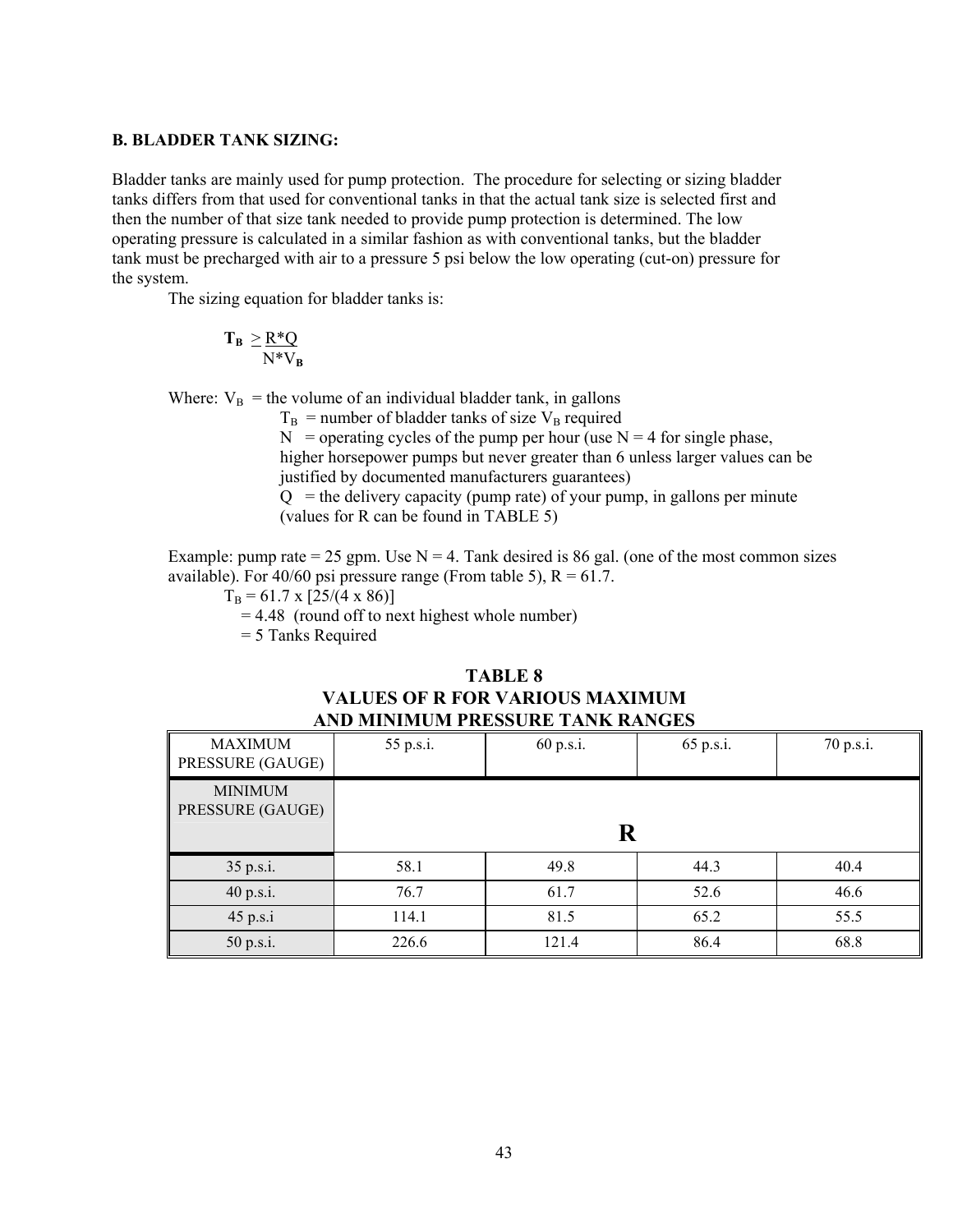# 2. **STORAGE TANKS: (NOTE: If system design requires nonpressurized storage, the system must be designed by a licensed Professional Engineer.)**

All storage tanks, distribution lines, and other surfaces of a public water system in direct contact with water must be constructed of materials that will not impart contaminants or impurities indirectly into the water. As a result, all system components must meet the requirements of either of the following two alternatives:

 1. Product acceptability shall be established under the applicable ANSI/NSF Standard 60 or 61 and be certified to that effect by an ANSI-accredited listing agency, or;

 2. Product shall have appeared on the final (May 8, 1989) EPA advisory listing entitled, "Report on Acceptable Drinking Water Additives".

# **Part H: TREATMENT**

For information on chlorination or other treatment systems to be included in the water system, please contact the department.

If treatment equipment is provided, measures will be required to insure that the equipment is properly maintained and monitored. For all treatment systems an Operation and Maintenance (O&M) manual and the appropriate test kits will also be required.

# **Part I: DISTRIBUTION SYSTEM**

In this section a sketch or system diagram is to be provided in order to determine the location of the various system components and their relation to each other. This sketch or diagram must be as accurate and complete as possible in order to determine that the system was properly designed and located. The sketch or diagram must include the items listed in Part I of the workbook.

With reference to the construction of the distribution system, all pipe, fittings, valves, and fire hydrants (if required) shall conform to the latest standards issues by the AWWA and/or NSF (i.e. AWWA Standards C900-89, C907-91, etc.). Special attention shall be given to selecting pipe materials which will protect against both internal and external pipe corrosion. Pipes and pipe fittings containing more than 8% lead shall not be used. All products shall comply with ANSI/NSF standards.

The installation of all components of the distribution system must be accomplished according to good engineering practices as identified in manuals such as AWWA Manual 23, PVC Pipe - Design and Installation, the Pacific Northwest AWWA Section's Cross-Connection Control Manual, and the AWWA Standards for Disinfecting Wells, Water Mains and Water Storage Facilities.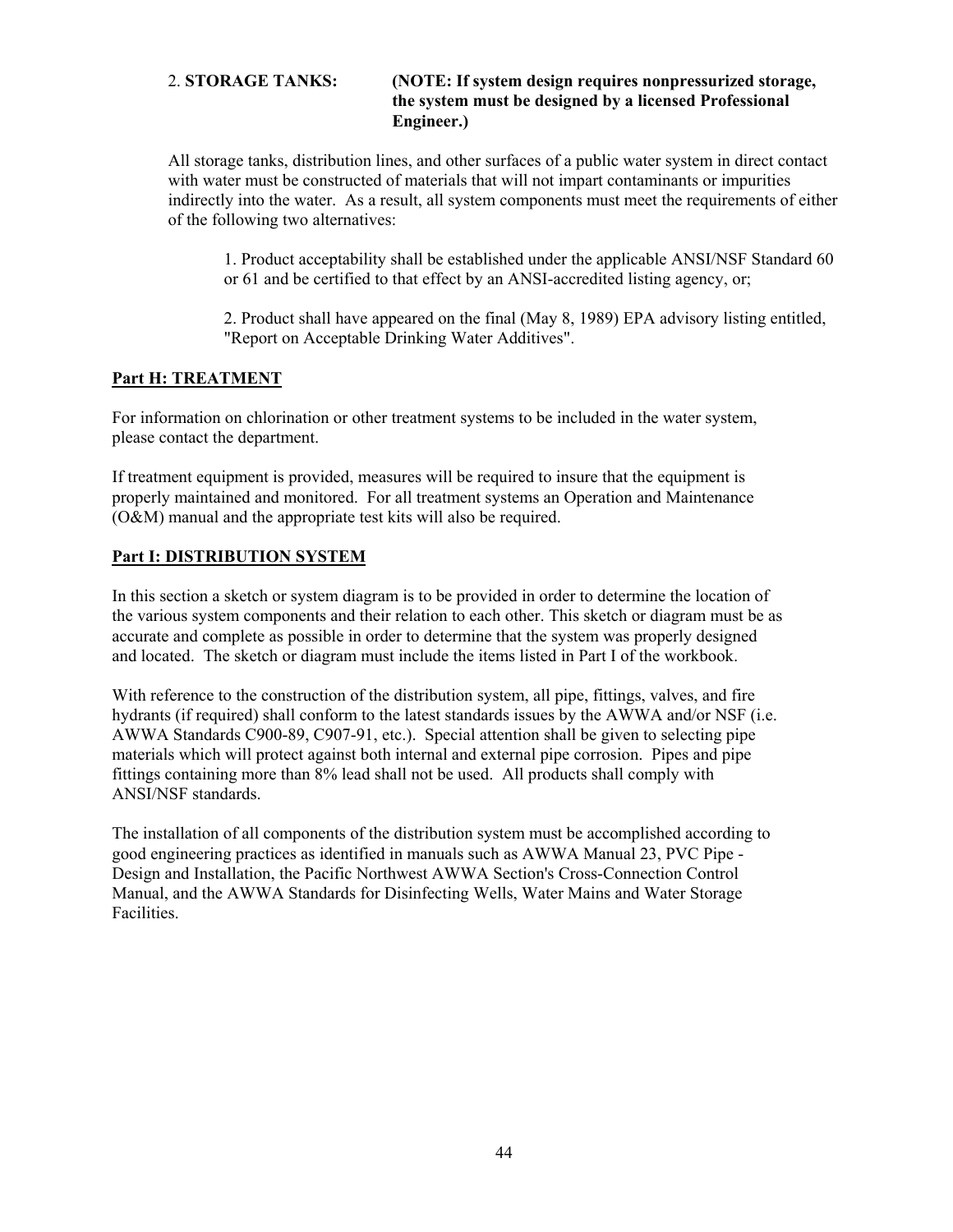# **Part J: RELIABILITY**

Owners of Group B public water systems shall ensure that their systems are constructed, operated and maintained to protect against failures. While it is hoped that the construction, operation, and maintenance of a Group B water system will minimize system failures, some system failures will occur. With this in mind, all Group B water system applicants must provide information on what provisions, if any, have been or will be made to ensure that their system is capable of providing an adequate quantity and quality of water in a reliable manner.

There are no requirements in WAC 246-291 which compel the owner of a Group B water system to provide any type of system back-up in the event of a system failure. However, all source and booster pump facilities required for primary supply in an emergency should be equipped with auxiliary power or with power pigtail outlets and at least manual transfer switching devices. Customers of Group B water systems have a right to know about the reliability of their system during periods of power outages, pump failures, or other system component failures.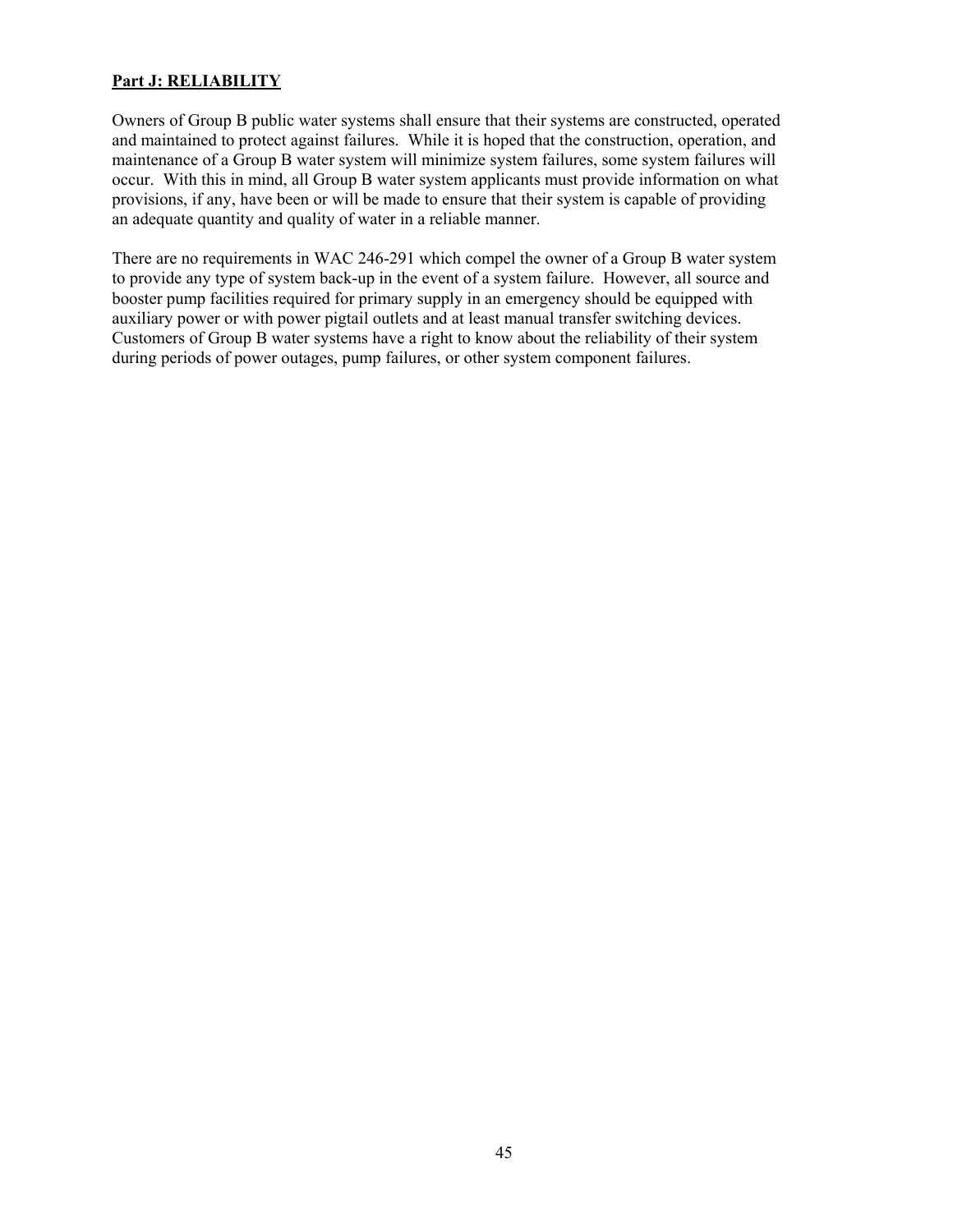# *APPENDIX III*

# **INFORMATION RECORDED ON PROPERTY TITLES**

As a condition of system approval, certain documents must be recorded on property titles. These fall into two broad categories, including protective covenants and informational notices. Additionally, we recommend that ownership and maintenance agreements be recorded.

PROTECTIVE COVENANTS are required to prohibit placing certain potential sources of contamination in the vicinity of ground water and GWI sources in accordance with the provisions of WAC 246-291-100(2)(h) or WAC 246-291-110(3)(f)(ii), respectively. For the property containing the well, use the *Declaration of Covenant* form. Use the *Restrictive Covenant* form for any adjacent property(ies) which are within the required area of protection.

INFORMATIONAL NOTICES are to be recorded for each property which will be served by the public water system. This is intended to provide basic information which will be useful to future property owners. The *Notice To Future Property Owners* form is to be used for this purpose. This form may be recorded with the joint Use and Maintenance Agreement.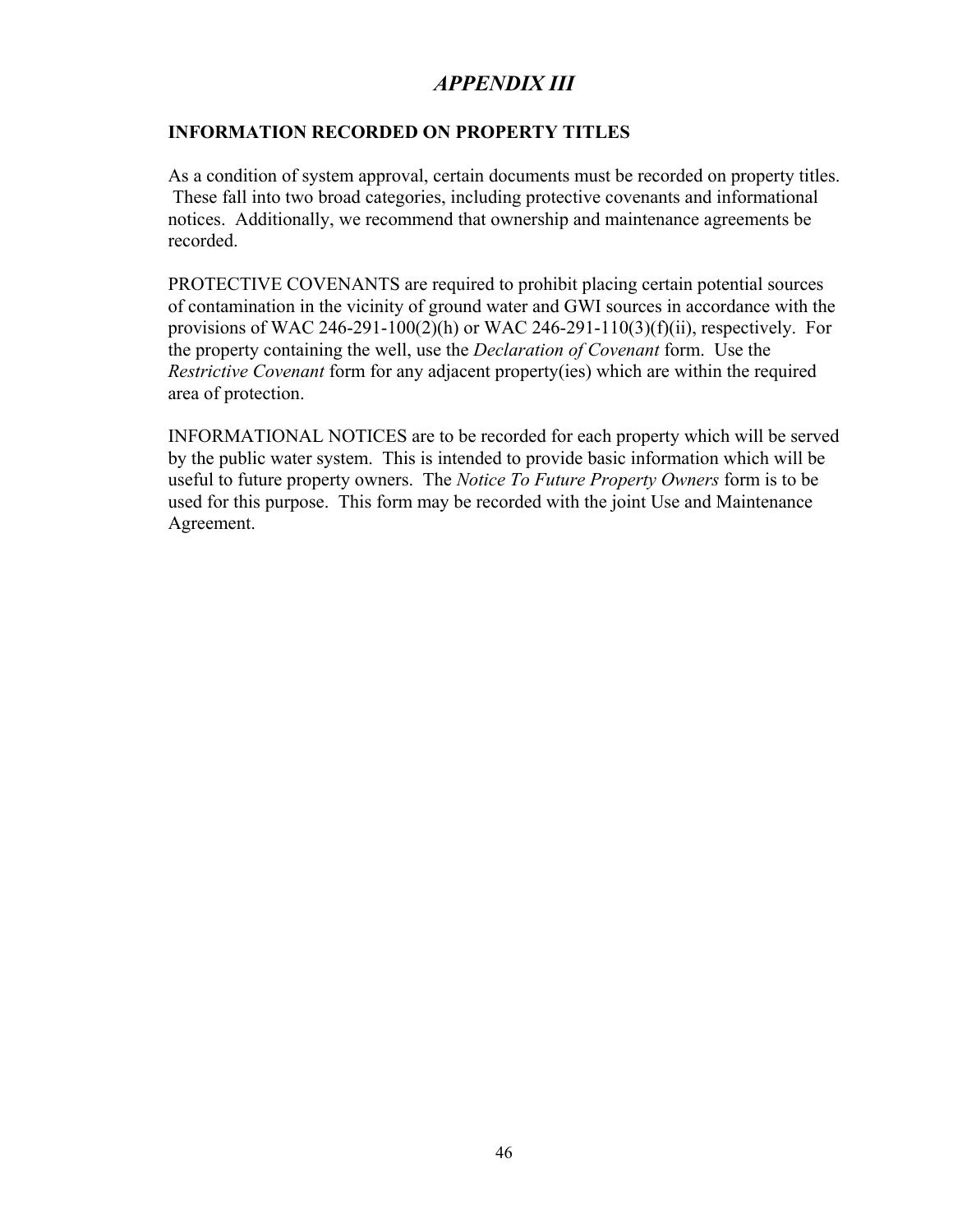# NOTICE TO FUTURE PROPERTY OWNERS

This property is served by a public water system which is subject to the provisions of Chapter 246-291 WAC. This system may also be subject to other state and local regulations. The system owner is responsible for maintaining this system in compliance.

The name of this system is:

The state Department of Health and local health departments share administration of the drinking water regulations. Therefore, when the term "department" is used, it refers to whichever agency regulates this particular system. You can contact the local health department to find out which agency is applicable.

This water system is designed to provide for \_\_\_\_\_\_\_\_\_ services. Additional planning and design approvals must be obtained from the department prior to expanding beyond this number of services. Please note that the design flow standards account for domestic use and watering of a typical lawn and garden space only. The design assumes that all residences will be equipped with ultra low flow plumbing fixtures and that all users will keep conservation in mind whenever they use this system. Additionally, if system wide water use exceeds 5000 gallons per day or if the total property being irrigated by the system exceeds 1/2 acre, a water right permit must be obtained from the Department of Ecology.

Public water systems are subject to on-going requirements. These include periodic water quality monitoring, system maintenance and various record keeping. Prior to purchasing this property, it is recommended that you contact the department to determine whether this system is in compliance with applicable regulations. Fees may be charged by the department for providing various services.

The department maintains current information on this system to expedite retrieval of information for your use or for lending institutions which require information on the system as part of their loan approval process. Each time information changes, such as a change in the number of homes connected to the system; a change in owner/operator name, address or phone number; etc., the owner of your system must submit an updated *Water Facilities Report Form* to the department.

Group B public water systems are not required to have back-up facilities to cover power outages or other system failures. Contact the system owner for information regarding the reliability of this system.

This system (has/has not) been granted one or more waivers from specific provisions of the regulations. (Attach a brief summary of waivers, if any, which were granted.)

At the time this system is fully developed, the financial plan indicates an average cost of /year per home to properly operate and maintain the system in compliance with state and local drinking water regulations. Current information on costs is available from the system owner.

The department recommends and may require ownership and/or operation by a stateapproved satellite management agency.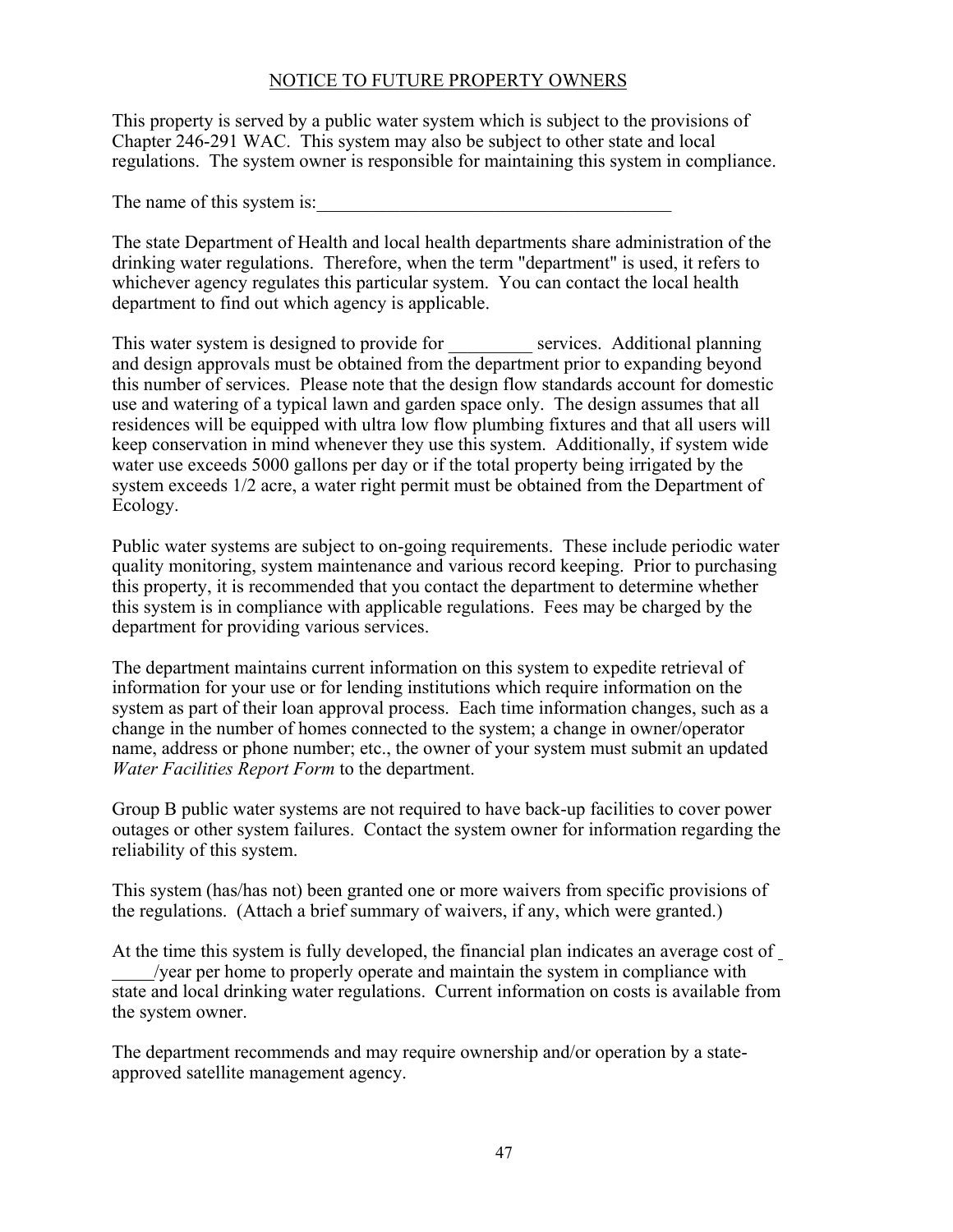# **DECLARATION OF COVENANT**

I (we) the undersigned, owner(s) in fee simple of the land described herein, hereby declare this covenant and place same on record.

I (we) the grantor(s) herein, am (are) the owner(s) in fee simple of (an interest in) the following described real estate situated in  $\begin{array}{ccc} \text{County, State of Washington; to wit:} \end{array}$ 

on which the grantor(s) owns and operates a well and waterworks supplying water for public use located on said real estate, at:  $\mathcal{L}_\mathcal{L} = \{ \mathcal{L}_\mathcal{L} = \{ \mathcal{L}_\mathcal{L} = \{ \mathcal{L}_\mathcal{L} = \{ \mathcal{L}_\mathcal{L} = \{ \mathcal{L}_\mathcal{L} = \{ \mathcal{L}_\mathcal{L} = \{ \mathcal{L}_\mathcal{L} = \{ \mathcal{L}_\mathcal{L} = \{ \mathcal{L}_\mathcal{L} = \{ \mathcal{L}_\mathcal{L} = \{ \mathcal{L}_\mathcal{L} = \{ \mathcal{L}_\mathcal{L} = \{ \mathcal{L}_\mathcal{L} = \{ \mathcal{L}_\mathcal{$ 

and grantor(s) is (are) required to keep the water supplied from said well free from impurities which might be injurious to the public health.

It is the purpose of these grants and covenants to prevent certain practices hereinafter enumerated in the use of said grantor(s) water supply.

NOW, THEREFORE, the grantor(s) agree(s) and covenant(s) that said grantor(s), his (her) (their) heirs, successors and assigns will not construct, maintain, or suffer to be constructed or maintained upon the said land of the grantor(s) and within 100 (One Hundred) feet of the well herein described, so long as the same is operated to furnish water for public consumption, any potential source of contamination, such as septic tanks and drainfields, sewerlines, underground storage tanks, roads, railroad tracks, vehicles, structures, barns, feed stations, grazing animals, enclosures for maintaining fowl or animal manure, liquid or dry chemical storage, herbicides, insecticides, hazardous waste, or garbage of any kind or description.

These covenants shall run with the land and shall be binding to all parties having or acquiring any right, title, or interest in the land described herein or any part thereof, and shall inure to the benefit of each owner thereof.

| <b>WITNESS</b>                   | hand                 | this | day of | 19     |
|----------------------------------|----------------------|------|--------|--------|
|                                  |                      |      |        | (Seal) |
|                                  | $G \text{rantor}(s)$ |      |        | (Seal) |
| State of Washington<br>County of |                      |      |        |        |

I, the undersigned, a Notary Public in and for the above named County and State, do hereby certify that on this day of the contract of the contract of the contract of the contract of the contract of the contract of the contract of the contract of the contract of the contract of the contract of the contract of the contract of th \_\_\_\_\_\_\_\_\_\_\_\_\_\_\_\_\_\_\_\_\_\_\_\_\_\_\_\_\_\_\_\_\_\_\_\_\_ to me known to be the individual described in and who executed the within instrument, and acknowledge that he (they) signed and sealed the same as free and voluntary act and deed, for the uses and purposes therein mentioned.

GIVEN under my hand and official seal the day and year last above written.

 Notary Public in and for the State of Washington, residing at \_\_\_\_\_\_\_\_\_\_\_\_\_\_\_\_\_\_\_\_\_\_\_ My Commission Expires:

 $\mathcal{L}_\text{max} = \frac{1}{2} \sum_{i=1}^{n} \frac{1}{2} \sum_{i=1}^{n} \frac{1}{2} \sum_{i=1}^{n} \frac{1}{2} \sum_{i=1}^{n} \frac{1}{2} \sum_{i=1}^{n} \frac{1}{2} \sum_{i=1}^{n} \frac{1}{2} \sum_{i=1}^{n} \frac{1}{2} \sum_{i=1}^{n} \frac{1}{2} \sum_{i=1}^{n} \frac{1}{2} \sum_{i=1}^{n} \frac{1}{2} \sum_{i=1}^{n} \frac{1}{2} \sum_{i=1}^{n} \frac{1$